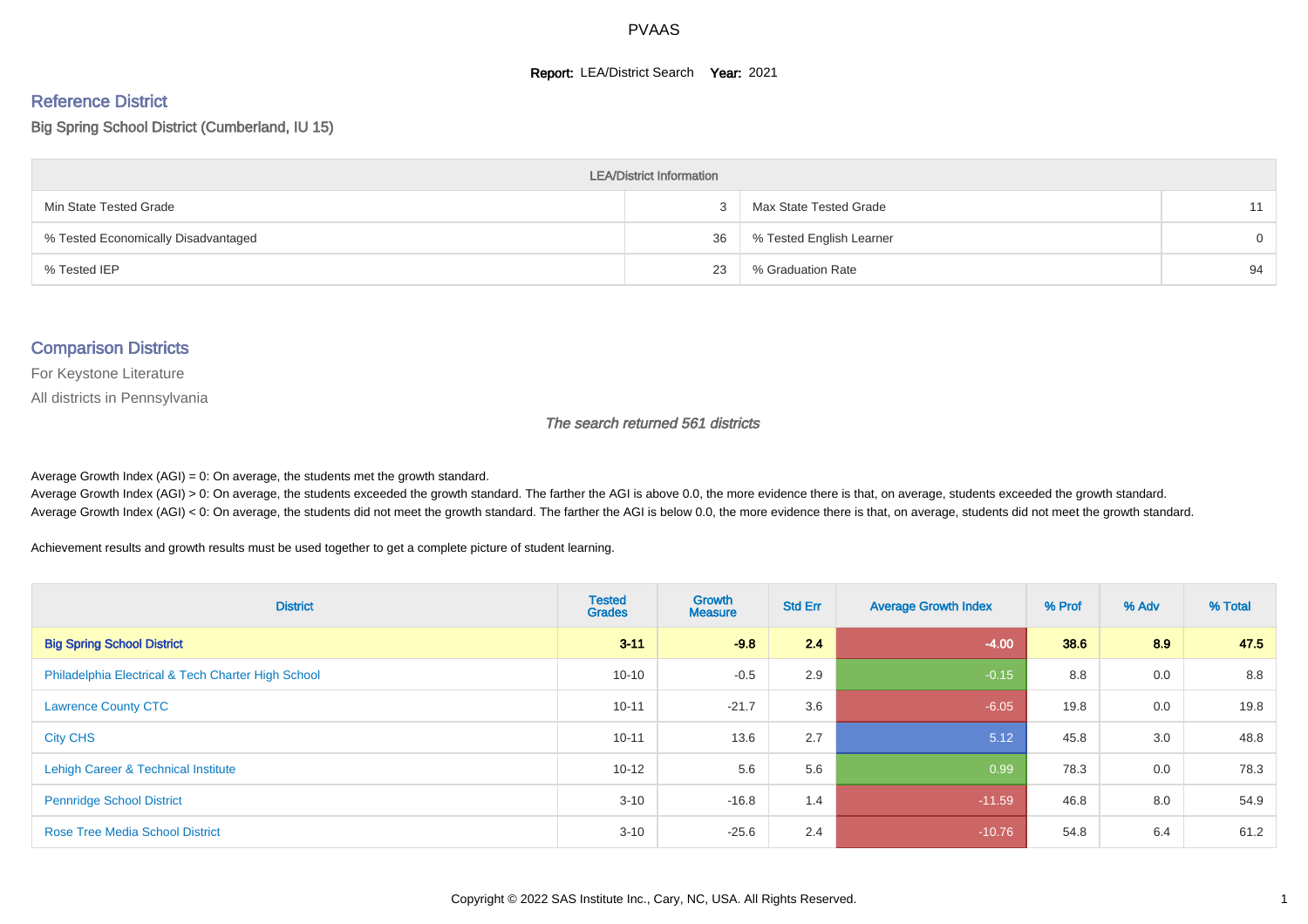| <b>District</b>                                   | <b>Tested</b><br><b>Grades</b> | Growth<br><b>Measure</b> | <b>Std Err</b> | <b>Average Growth Index</b> | % Prof | % Adv | % Total |
|---------------------------------------------------|--------------------------------|--------------------------|----------------|-----------------------------|--------|-------|---------|
| <b>Big Spring School District</b>                 | $3 - 11$                       | $-9.8$                   | 2.4            | $-4.00$                     | 38.6   | 8.9   | 47.5    |
| <b>Shikellamy School District</b>                 | $3 - 10$                       | $-22.3$                  | 2.5            | $-8.92$                     | 33.3   | 6.1   | 39.5    |
| Lackawanna Trail School District                  | $3 - 10$                       | $-21.7$                  | 3.5            | $-6.20$                     | 38.5   | 1.5   | 40.0    |
| <b>Abington School District</b>                   | $3 - 10$                       | $-11.5$                  | 1.9            | $-6.00$                     | 56.2   | 11.6  | 67.8    |
| <b>Avonworth School District</b>                  | $3 - 10$                       | $-12.6$                  | 3.1            | $-4.01$                     | 59.8   | 4.6   | 64.4    |
| <b>Marion Center Area School District</b>         | $3 - 10$                       | $-12.0$                  | 3.1            | $-3.87$                     | 33.7   | 1.1   | 34.8    |
| <b>Clearfield Area School District</b>            | $3 - 10$                       | $-9.4$                   | 2.6            | $-3.56$                     | 43.0   | 3.1   | 46.1    |
| <b>Neshannock Township School District</b>        | $3 - 10$                       | $-9.7$                   | 2.9            | $-3.34$                     | 62.4   | 5.6   | 67.9    |
| Maritime Academy Charter School                   | $3 - 10$                       | $-11.4$                  | 3.5            | $-3.29$                     | 15.2   | 0.0   | 15.2    |
| <b>Carmichaels Area School District</b>           | $3 - 10$                       | $-9.3$                   | 3.3            | $-2.81$                     | 35.1   | 1.4   | 36.5    |
| <b>Propel Charter School-Montour</b>              | $3 - 10$                       | $-10.7$                  | 3.9            | $-2.71$                     | 13.7   | 0.0   | 13.7    |
| <b>Northwest Area School District</b>             | $3 - 10$                       | $-10.0$                  | 3.8            | $-2.59$                     | 34.6   | 7.3   | 41.8    |
| <b>Blue Mountain School District</b>              | $3 - 10$                       | $-5.8$                   | 2.3            | $-2.56$                     | 46.6   | 8.5   | 55.1    |
| <b>Mahanoy Area School District</b>               | $3 - 10$                       | $-9.0$                   | 3.6            | $-2.49$                     | 26.2   | 1.6   | 27.9    |
| <b>Yough School District</b>                      | $3 - 10$                       | $-6.6$                   | 2.7            | $-2.43$                     | 50.8   | 4.0   | 54.8    |
| <b>Chartiers-Houston School District</b>          | $3 - 10$                       | $-8.6$                   | 3.5            | $-2.41$                     | 59.7   | 4.5   | 64.2    |
| Jefferson-Morgan School District                  | $3 - 10$                       | $-9.9$                   | 4.2            | $-2.35$                     | 43.8   | 4.2   | 47.9    |
| South Williamsport Area School District           | $3 - 10$                       | $-5.7$                   | 2.5            | $-2.30$                     | 45.5   | 4.5   | 50.0    |
| <b>Portage Area School District</b>               | $3 - 10$                       | $-8.1$                   | 3.6            | $-2.26$                     | 40.6   | 9.4   | 50.0    |
| <b>West Middlesex Area School District</b>        | $3 - 10$                       | $-8.4$                   | 3.8            | $-2.21$                     | 34.9   | 2.8   | 37.6    |
| <b>Benton Area School District</b>                | $3 - 10$                       | $-9.7$                   | 4.5            | $-2.18$                     | 43.2   | 5.4   | 48.6    |
| <b>Executive Education Academy Charter School</b> | $3 - 10$                       | $-6.5$                   | 3.1            | $-2.08$                     | 23.7   | 2.2   | 25.8    |
| <b>California Area School District</b>            | $3 - 10$                       | $-7.3$                   | 3.6            | $-2.02$                     | 42.6   | 9.8   | 52.5    |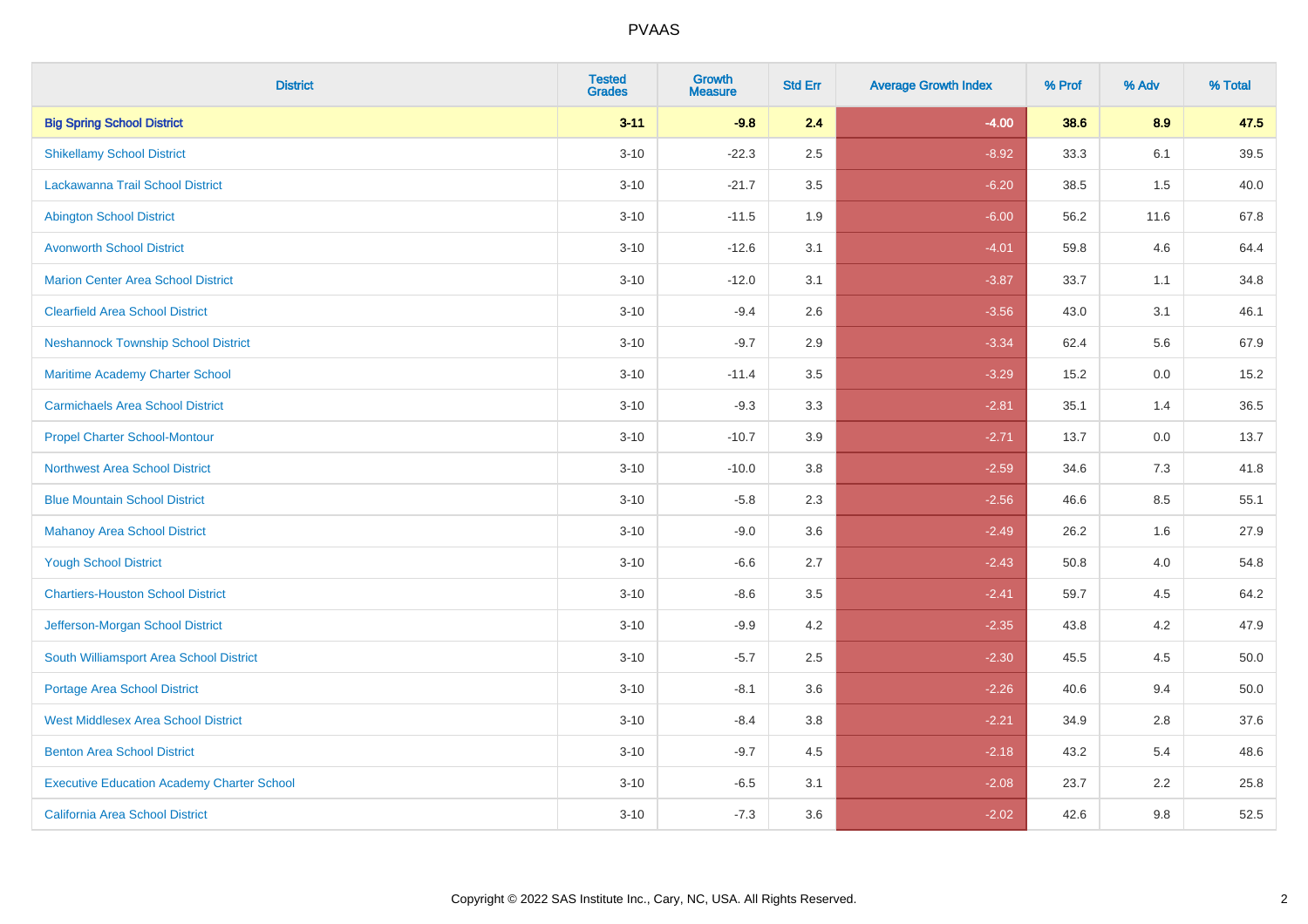| <b>District</b>                               | <b>Tested</b><br><b>Grades</b> | Growth<br><b>Measure</b> | <b>Std Err</b> | <b>Average Growth Index</b> | % Prof | % Adv   | % Total |
|-----------------------------------------------|--------------------------------|--------------------------|----------------|-----------------------------|--------|---------|---------|
| <b>Big Spring School District</b>             | $3 - 11$                       | $-9.8$                   | 2.4            | $-4.00$                     | 38.6   | 8.9     | 47.5    |
| <b>Moshannon Valley School District</b>       | $3 - 10$                       | $-7.0$                   | 3.4            | $-2.01$                     | 48.5   | $0.0\,$ | 48.5    |
| <b>Mount Union Area School District</b>       | $3 - 10$                       | $-6.1$                   | 3.1            | $-1.97$                     | 32.2   | 3.4     | 35.6    |
| Montrose Area School District                 | $3 - 10$                       | $-5.5$                   | 3.0            | $-1.82$                     | 46.7   | $5.4$   | 52.2    |
| <b>Tri-Valley School District</b>             | $3 - 10$                       | $-6.4$                   | 4.1            | $-1.57$                     | 37.0   | 4.4     | 41.3    |
| <b>Fort Cherry School District</b>            | $3 - 10$                       | $-5.9$                   | 3.8            | $-1.56$                     | 55.2   | 5.2     | 60.3    |
| <b>MaST Community Charter School</b>          | $3 - 10$                       | $-4.1$                   | 2.7            | $-1.52$                     | 44.0   | 9.5     | 53.4    |
| <b>Ferndale Area School District</b>          | $3 - 10$                       | $-5.8$                   | 4.3            | $-1.33$                     | 40.0   | 0.0     | 40.0    |
| Cambria Heights School District               | $3 - 10$                       | $-4.1$                   | 3.1            | $-1.32$                     | 51.0   | 6.0     | 57.0    |
| <b>Troy Area School District</b>              | $3 - 10$                       | $-4.3$                   | 3.4            | $-1.26$                     | 43.2   | 5.7     | 48.9    |
| <b>Kane Area School District</b>              | $3 - 10$                       | $-3.7$                   | 3.2            | $-1.17$                     | 39.5   | 9.9     | 49.4    |
| <b>Antietam School District</b>               | $3 - 10$                       | $-4.3$                   | 3.8            | $-1.13$                     | 36.4   | 5.4     | 41.8    |
| <b>Valley Grove School District</b>           | $3 - 10$                       | $-3.7$                   | 3.7            | $-1.01$                     | 51.2   | 6.1     | 57.3    |
| <b>Sullivan County School District</b>        | $3 - 10$                       | $-4.0$                   | 4.4            | $-0.90$                     | 66.7   | 2.6     | 69.2    |
| <b>Northeast Bradford School District</b>     | $3 - 10$                       | $-3.1$                   | 4.0            | $-0.78$                     | 33.9   | 3.4     | 37.3    |
| <b>Mid Valley School District</b>             | $3 - 10$                       | $-1.7$                   | 3.0            | $-0.55$                     | 45.1   | 7.8     | 52.9    |
| <b>Wyoming Area School District</b>           | $3 - 10$                       | $-1.3$                   | 2.6            | $-0.50$                     | 53.8   | 10.8    | 64.6    |
| <b>Bellwood-Antis School District</b>         | $3 - 10$                       | $-1.2$                   | 3.2            | $-0.39$                     | 55.1   | 10.1    | 65.2    |
| <b>Glendale School District</b>               | $3 - 10$                       | $-0.9$                   | 3.7            | $-0.24$                     | 50.0   | 5.4     | 55.4    |
| <b>Reynolds School District</b>               | $3 - 10$                       | 0.5                      | 3.4            | 0.16                        | 52.1   | 7.0     | 59.2    |
| <b>Bloomsburg Area School District</b>        | $3 - 10$                       | 0.7                      | 3.0            | 0.23                        | 55.9   | 11.8    | 67.6    |
| <b>Mastery Charter School - Thomas Campus</b> | $3 - 10$                       | 2.1                      | 6.2            | 0.33                        | 28.6   | 0.0     | 28.6    |
| <b>Wallingford-Swarthmore School District</b> | $3 - 10$                       | 0.9                      | 2.4            | 0.38                        | 64.4   | 22.7    | 87.1    |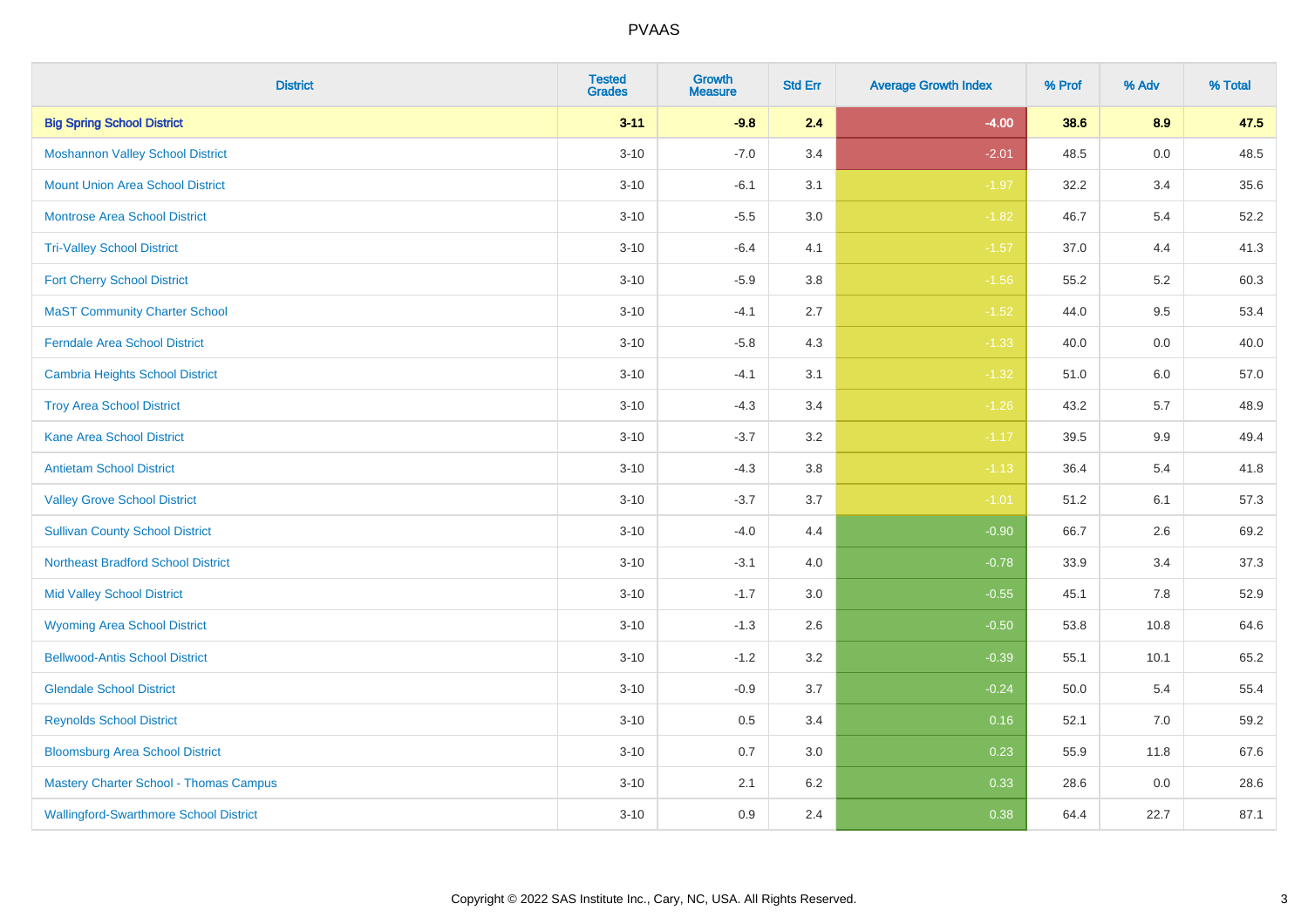| <b>District</b>                                    | <b>Tested</b><br><b>Grades</b> | <b>Growth</b><br><b>Measure</b> | <b>Std Err</b> | <b>Average Growth Index</b> | % Prof | % Adv | % Total |
|----------------------------------------------------|--------------------------------|---------------------------------|----------------|-----------------------------|--------|-------|---------|
| <b>Big Spring School District</b>                  | $3 - 11$                       | $-9.8$                          | 2.4            | $-4.00$                     | 38.6   | 8.9   | 47.5    |
| <b>Harmony Area School District</b>                | $3 - 10$                       | 4.5                             | 6.3            | 0.72                        | 33.3   | 13.3  | 46.7    |
| <b>Southeastern Greene School District</b>         | $3 - 10$                       | 3.3                             | 4.6            | 0.72                        | 57.6   | 6.1   | 63.6    |
| <b>Shanksville-Stonycreek School District</b>      | $3 - 10$                       | $7.0\,$                         | 5.9            | 1.20                        | 64.7   | 17.6  | 82.4    |
| <b>MaST Community Charter School II</b>            | $3 - 10$                       | 4.4                             | 3.2            | 1.37                        | 28.4   | 3.4   | 31.8    |
| <b>South Butler County School District</b>         | $3 - 10$                       | 3.9                             | 2.5            | 1.54                        | 53.1   | 16.6  | 69.7    |
| Allegheny-Clarion Valley School District           | $3 - 10$                       | 7.8                             | 4.7            | 1.65                        | 53.3   | 3.3   | 56.7    |
| <b>Sto-Rox School District</b>                     | $3 - 10$                       | 6.6                             | 3.7            | 1.80                        | 13.4   | 0.0   | 13.4    |
| <b>Monessen City School District</b>               | $3 - 10$                       | 8.3                             | 4.5            | 1.85                        | 42.9   | 2.9   | 45.7    |
| <b>Beaver Area School District</b>                 | $3 - 10$                       | 4.7                             | 2.4            | 1.94                        | 57.4   | 16.8  | 74.2    |
| <b>Central Valley School District</b>              | $3 - 10$                       | 4.8                             | 2.4            | 1.98                        | 56.9   | 9.0   | 65.9    |
| <b>Muhlenberg School District</b>                  | $3 - 10$                       | 4.0                             | 1.9            | 2.10                        | 34.2   | 2.6   | 36.8    |
| <b>Carbondale Area School District</b>             | $3 - 10$                       | 7.4                             | 3.3            | 2.25                        | 56.6   | 2.6   | 59.2    |
| <b>Collegium Charter School</b>                    | $3 - 10$                       | 5.9                             | 2.5            | 2.33                        | 38.1   | 7.9   | 46.0    |
| <b>Belmont Charter School</b>                      | $3 - 10$                       | 16.0                            | 6.5            | 2.45                        | 64.3   | 0.0   | 64.3    |
| <b>Bethlehem-Center School District</b>            | $3 - 10$                       | 8.1                             | 3.3            | 2.46                        | 35.1   | 1.4   | 36.5    |
| <b>Mars Area School District</b>                   | $3 - 10$                       | 5.7                             | 2.1            | 2.75                        | 57.9   | 18.2  | 76.1    |
| <b>Freeport Area School District</b>               | $3 - 10$                       | 9.7                             | 2.5            | 3.91                        | 57.5   | 17.8  | 75.3    |
| <b>Centennial School District</b>                  | $3 - 10$                       | 7.1                             | 1.7            | 4.29                        | 50.1   | 8.7   | 58.9    |
| <b>Commonwealth Charter Academy Charter School</b> | $3 - 10$                       | 9.1                             | 1.9            | 4.90                        | 47.2   | 9.1   | 56.3    |
| <b>Fleetwood Area School District</b>              | $3 - 10$                       | 12.2                            | 2.2            | 5.68                        | 53.5   | 11.6  | 65.2    |
| <b>Avon Grove School District</b>                  | $3 - 10$                       | 10.0                            | 1.6            | 6.26                        | 56.3   | 18.6  | 74.9    |
| <b>Derry Township School District</b>              | $3 - 10$                       | 12.8                            | 2.0            | 6.39                        | 54.8   | 25.8  | 80.6    |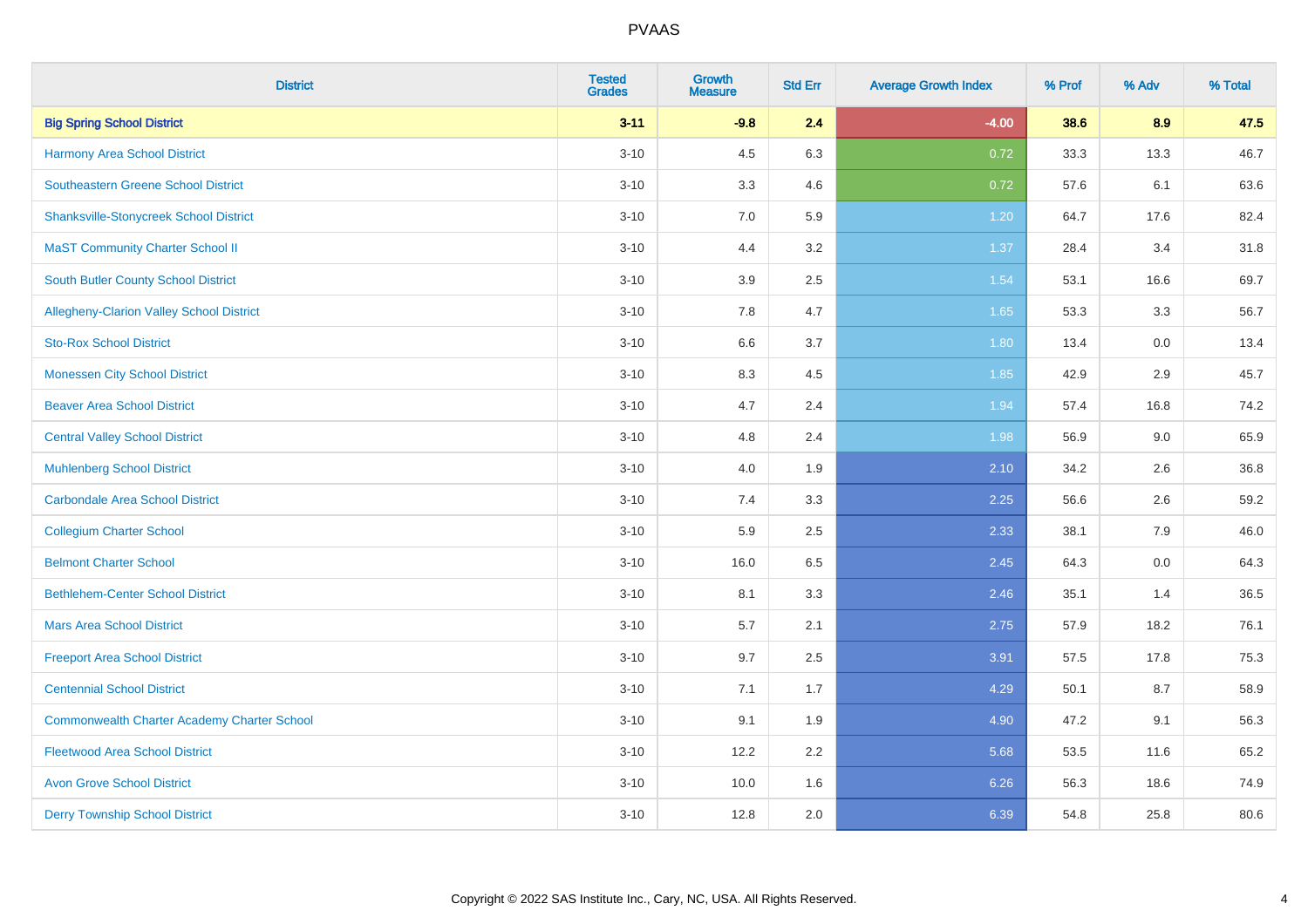| <b>District</b>                                | <b>Tested</b><br><b>Grades</b> | Growth<br><b>Measure</b> | <b>Std Err</b> | <b>Average Growth Index</b> | % Prof | % Adv   | % Total |
|------------------------------------------------|--------------------------------|--------------------------|----------------|-----------------------------|--------|---------|---------|
| <b>Big Spring School District</b>              | $3 - 11$                       | $-9.8$                   | 2.4            | $-4.00$                     | 38.6   | 8.9     | 47.5    |
| <b>Garnet Valley School District</b>           | $3 - 10$                       | 10.9                     | 1.7            | 6.53                        | 67.1   | 19.0    | 86.1    |
| <b>Wissahickon School District</b>             | $3 - 10$                       | 12.5                     | 1.8            | 6.85                        | 58.3   | 22.4    | 80.7    |
| Owen J Roberts School District                 | $3 - 11$                       | $-12.3$                  | 1.6            | $-7.61$                     | 57.0   | 11.9    | 69.0    |
| <b>Hatboro-Horsham School District</b>         | $3 - 11$                       | $-12.8$                  | 1.7            | $-7.47$                     | 45.6   | 7.2     | 52.8    |
| Philipsburg-Osceola Area School District       | $3 - 11$                       | $-24.8$                  | 3.3            | $-7.43$                     | 19.7   | 2.6     | 22.4    |
| <b>Chambersburg Area School District</b>       | $3 - 11$                       | $-9.5$                   | 1.3            | $-7.20$                     | 42.7   | $8.6\,$ | 51.4    |
| <b>Northwestern School District</b>            | $3 - 11$                       | $-24.9$                  | 3.5            | $-7.13$                     | 42.6   | 2.9     | 45.6    |
| <b>Bristol Township School District</b>        | $3 - 11$                       | $-13.9$                  | 2.0            | $-7.05$                     | 31.0   | 3.7     | 34.7    |
| <b>Curwensville Area School District</b>       | $3 - 11$                       | $-27.9$                  | 4.1            | $-6.72$                     | 42.5   | 4.1     | 46.6    |
| Mifflinburg Area School District               | $3 - 11$                       | $-15.8$                  | 2.5            | $-6.30$                     | 42.4   | 4.0     | 46.4    |
| <b>Ringgold School District</b>                | $3 - 11$                       | $-14.7$                  | 2.4            | $-6.04$                     | 41.5   | 7.9     | 49.4    |
| <b>Springfield Township School District</b>    | $3 - 11$                       | $-18.9$                  | 3.2            | $-5.88$                     | 62.6   | 3.6     | 66.3    |
| <b>Solanco School District</b>                 | $3 - 11$                       | $-11.0$                  | 2.0            | $-5.55$                     | 41.6   | 4.5     | 46.1    |
| <b>Exeter Township School District</b>         | $3 - 11$                       | $-10.4$                  | 1.9            | $-5.44$                     | 50.6   | 2.7     | 53.3    |
| <b>Southern Fulton School District</b>         | $3 - 11$                       | $-23.7$                  | 4.4            | $-5.37$                     | 34.2   | 10.5    | 44.7    |
| <b>Plum Borough School District</b>            | $3 - 11$                       | $-11.3$                  | 2.2            | $-5.19$                     | 51.1   | 9.0     | 60.1    |
| <b>Titusville Area School District</b>         | $3 - 11$                       | $-13.2$                  | 2.6            | $-4.99$                     | 43.2   | 4.8     | 48.0    |
| Southern Columbia Area School District         | $3 - 11$                       | $-14.6$                  | 3.0            | $-4.92$                     | 55.0   | 4.0     | 59.0    |
| Schuylkill Haven Area School District          | $3 - 11$                       | $-15.3$                  | 3.1            | $-4.87$                     | 49.7   | 2.4     | 52.1    |
| <b>Tacony Academy Charter School</b>           | $3 - 11$                       | $-14.7$                  | 3.0            | $-4.82$                     | 22.4   | 1.8     | 24.1    |
| <b>Frazier School District</b>                 | $3 - 11$                       | $-17.2$                  | 3.7            | $-4.70$                     | 37.1   | 1.6     | 38.7    |
| <b>Riverside Beaver County School District</b> | $3 - 11$                       | $-14.0$                  | 3.0            | $-4.64$                     | 49.4   | 8.8     | 58.2    |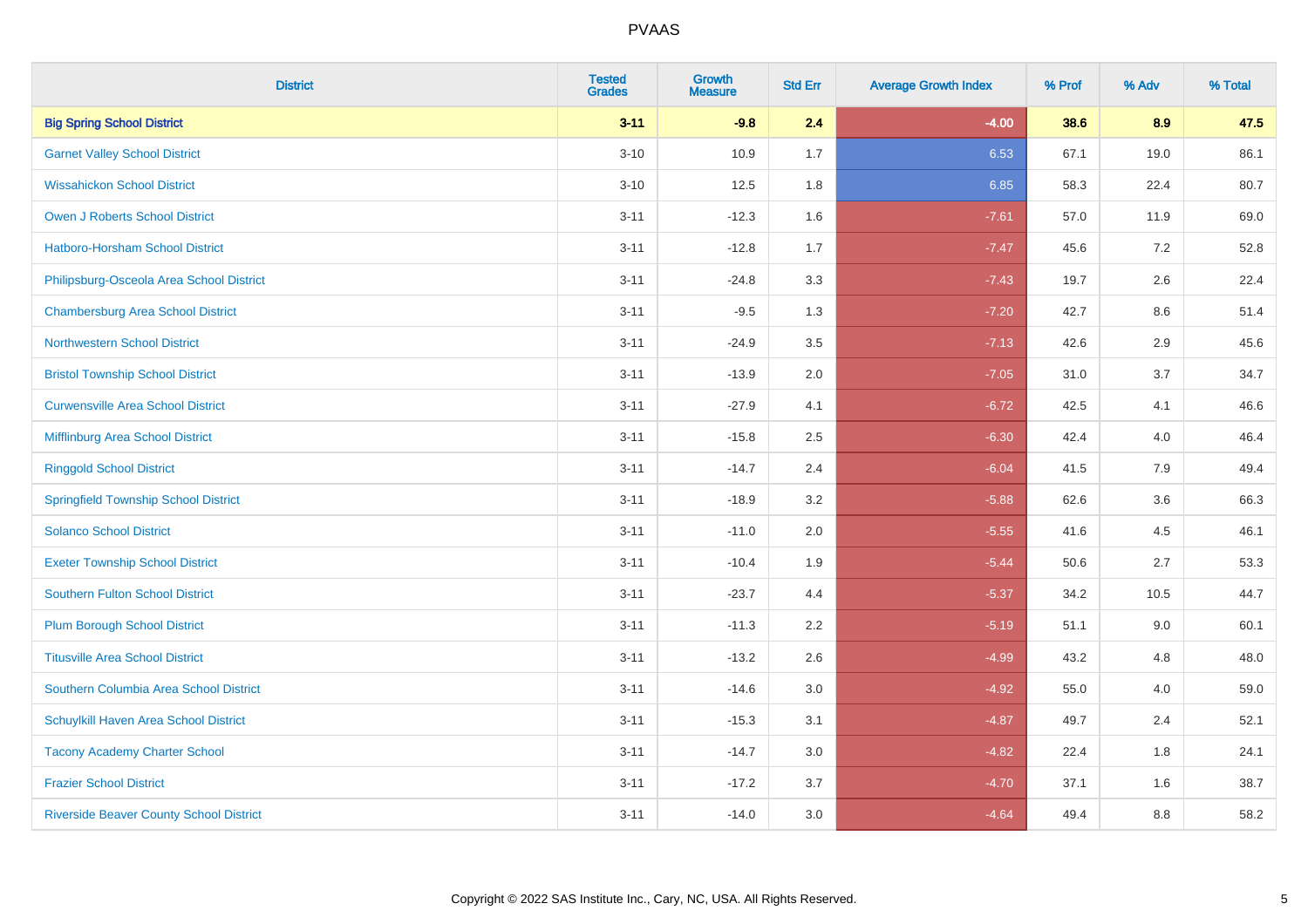| <b>District</b>                               | <b>Tested</b><br><b>Grades</b> | <b>Growth</b><br><b>Measure</b> | <b>Std Err</b> | <b>Average Growth Index</b> | % Prof | % Adv | % Total |
|-----------------------------------------------|--------------------------------|---------------------------------|----------------|-----------------------------|--------|-------|---------|
| <b>Big Spring School District</b>             | $3 - 11$                       | $-9.8$                          | 2.4            | $-4.00$                     | 38.6   | 8.9   | 47.5    |
| <b>Butler Area School District</b>            | $3 - 11$                       | $-6.5$                          | 1.5            | $-4.26$                     | 42.5   | 9.4   | 51.9    |
| Southern Tioga School District                | $3 - 11$                       | $-11.5$                         | 2.7            | $-4.25$                     | 47.8   | 6.4   | 54.3    |
| <b>South Park School District</b>             | $3 - 11$                       | $-11.3$                         | 2.7            | $-4.23$                     | 53.5   | 13.7  | 67.3    |
| <b>Wellsboro Area School District</b>         | $3 - 11$                       | $-12.4$                         | 3.0            | $-4.11$                     | 49.2   | 11.9  | 61.1    |
| <b>Big Spring School District</b>             | $3 - 11$                       | $-9.8$                          | 2.4            | $-4.00$                     | 38.6   | 8.9   | 47.5    |
| Southern Huntingdon County School District    | $3 - 11$                       | $-12.9$                         | 3.2            | $-3.98$                     | 32.5   | 2.5   | 35.0    |
| <b>Minersville Area School District</b>       | $3 - 11$                       | $-14.4$                         | 3.7            | $-3.90$                     | 39.3   | 3.3   | 42.6    |
| Propel Charter School - Braddock Hills        | $3 - 11$                       | $-13.6$                         | 3.6            | $-3.81$                     | 9.7    | 1.6   | 11.3    |
| Johnsonburg Area School District              | $3 - 11$                       | $-14.1$                         | 3.9            | $-3.62$                     | 54.0   | 4.6   | 58.6    |
| <b>Berwick Area School District</b>           | $3 - 11$                       | $-9.3$                          | 2.6            | $-3.59$                     | 42.1   | 5.5   | 47.6    |
| <b>Ridgway Area School District</b>           | $3 - 11$                       | $-14.5$                         | 4.1            | $-3.56$                     | 49.0   | 9.8   | 58.8    |
| <b>Moniteau School District</b>               | $3 - 11$                       | $-11.8$                         | 3.3            | $-3.56$                     | 50.0   | 6.3   | 56.3    |
| <b>Milton Area School District</b>            | $3 - 11$                       | $-8.7$                          | 2.5            | $-3.52$                     | 45.4   | 6.9   | 52.3    |
| <b>Penn-Delco School District</b>             | $3 - 11$                       | $-6.8$                          | 1.9            | $-3.51$                     | 46.6   | 3.2   | 49.8    |
| <b>Williamsburg Community School District</b> | $3 - 11$                       | $-14.3$                         | 4.1            | $-3.48$                     | 28.3   | 0.0   | 28.3    |
| <b>Elizabeth Forward School District</b>      | $3 - 11$                       | $-8.4$                          | 2.4            | $-3.41$                     | 51.7   | 4.0   | 55.7    |
| <b>Steelton-Highspire School District</b>     | $3 - 11$                       | $-11.8$                         | 3.5            | $-3.40$                     | 14.5   | 0.0   | 14.5    |
| <b>Boyertown Area School District</b>         | $3 - 11$                       | $-4.7$                          | 1.5            | $-3.17$                     | 55.2   | 11.3  | 66.5    |
| <b>Wallenpaupack Area School District</b>     | $3 - 11$                       | $-7.1$                          | 2.3            | $-3.09$                     | 40.8   | 2.4   | 43.1    |
| <b>Dubois Area School District</b>            | $3 - 11$                       | $-6.2$                          | 2.0            | $-3.07$                     | 50.9   | 13.4  | 64.3    |
| <b>Palisades School District</b>              | $3 - 11$                       | $-8.7$                          | 2.8            | $-3.06$                     | 53.8   | 6.7   | 60.5    |
| <b>Pittsburgh School District</b>             | $3 - 11$                       | $-3.3$                          | 1.1            | $-3.04$                     | 33.9   | 8.2   | 42.1    |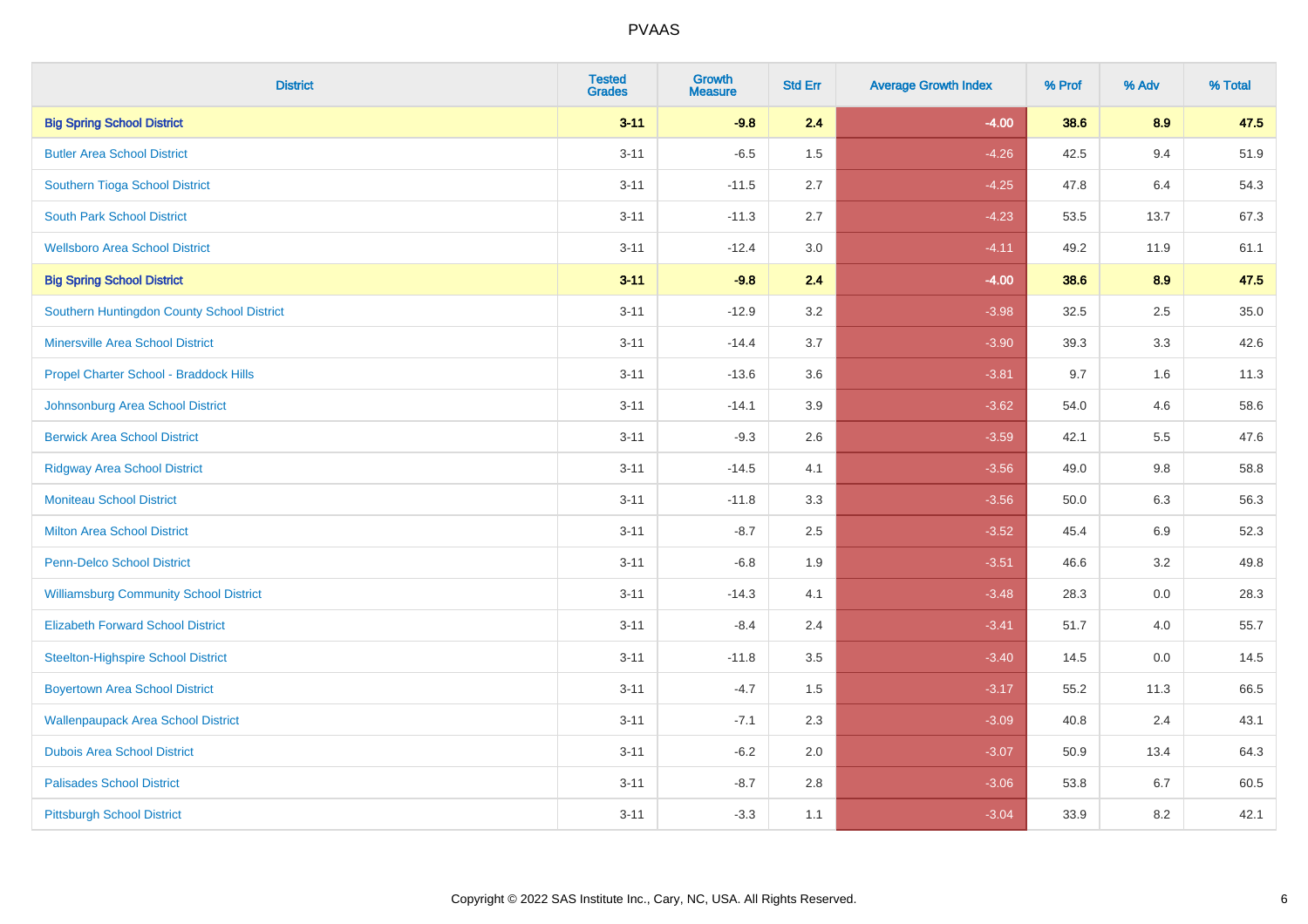| <b>District</b>                              | <b>Tested</b><br><b>Grades</b> | Growth<br><b>Measure</b> | <b>Std Err</b> | <b>Average Growth Index</b> | % Prof | % Adv   | % Total |
|----------------------------------------------|--------------------------------|--------------------------|----------------|-----------------------------|--------|---------|---------|
| <b>Big Spring School District</b>            | $3 - 11$                       | $-9.8$                   | 2.4            | $-4.00$                     | 38.6   | 8.9     | 47.5    |
| Philadelphia Academy Charter School          | $3 - 11$                       | $-8.9$                   | 2.9            | $-3.04$                     | 50.5   | 2.9     | 53.4    |
| <b>North East School District</b>            | $3 - 11$                       | $-9.3$                   | 3.1            | $-3.02$                     | 62.6   | 14.4    | 77.0    |
| Penn Hills School District                   | $3 - 11$                       | $-7.6$                   | 2.6            | $-2.94$                     | 33.1   | 0.7     | 33.8    |
| <b>Rochester Area School District</b>        | $3 - 11$                       | $-13.2$                  | 4.6            | $-2.89$                     | 19.5   | 1.3     | 20.8    |
| <b>Propel Charter School-Homestead</b>       | $3 - 11$                       | $-11.7$                  | 4.1            | $-2.84$                     | 15.9   | 0.0     | 15.9    |
| Nazareth Area School District                | $3 - 11$                       | $-4.7$                   | 1.7            | $-2.82$                     | 59.2   | $9.9\,$ | 69.0    |
| <b>Carlisle Area School District</b>         | $3 - 11$                       | $-5.3$                   | 1.9            | $-2.81$                     | 54.0   | 6.3     | 60.3    |
| <b>Redbank Valley School District</b>        | $3 - 11$                       | $-9.5$                   | 3.4            | $-2.77$                     | 31.5   | 4.9     | 36.4    |
| <b>Highlands School District</b>             | $3 - 11$                       | $-7.4$                   | 2.7            | $-2.76$                     | 44.4   | 3.7     | 48.2    |
| <b>Forest Hills School District</b>          | $3 - 11$                       | $-7.3$                   | 2.7            | $-2.74$                     | 41.1   | 13.7    | 54.8    |
| <b>Trinity Area School District</b>          | $3 - 11$                       | $-5.4$                   | 2.0            | $-2.71$                     | 48.3   | 11.8    | 60.1    |
| South Allegheny School District              | $3 - 11$                       | $-8.8$                   | 3.2            | $-2.70$                     | 40.5   | 0.0     | 40.5    |
| <b>Blairsville-Saltsburg School District</b> | $3 - 11$                       | $-8.0$                   | 3.0            | $-2.68$                     | 37.3   | 7.0     | 44.3    |
| <b>Harbor Creek School District</b>          | $3 - 11$                       | $-7.1$                   | 2.7            | $-2.67$                     | 48.8   | 15.2    | 64.0    |
| <b>Pine Grove Area School District</b>       | $3 - 11$                       | $-7.7$                   | 2.9            | $-2.66$                     | 42.3   | 7.7     | 50.0    |
| <b>Dunmore School District</b>               | $3 - 11$                       | $-7.7$                   | 2.9            | $-2.62$                     | 34.0   | 7.2     | 41.2    |
| <b>Coatesville Area School District</b>      | $3 - 11$                       | $-4.4$                   | 1.7            | $-2.62$                     | 36.3   | 4.2     | 40.5    |
| <b>Slippery Rock Area School District</b>    | $3 - 11$                       | $-6.3$                   | 2.5            | $-2.51$                     | 56.2   | 9.5     | 65.7    |
| <b>North Star School District</b>            | $3 - 11$                       | $-8.7$                   | 3.5            | $-2.51$                     | 47.8   | 6.0     | 53.7    |
| <b>Keystone Central School District</b>      | $3 - 11$                       | $-5.1$                   | 2.0            | $-2.46$                     | 44.7   | 4.6     | 49.4    |
| <b>Sugar Valley Rural Charter School</b>     | $3 - 11$                       | $-11.0$                  | 4.5            | $-2.46$                     | 14.9   | 0.0     | 14.9    |
| <b>Mohawk Area School District</b>           | $3 - 11$                       | $-7.5$                   | 3.1            | $-2.45$                     | 49.4   | 11.0    | 60.4    |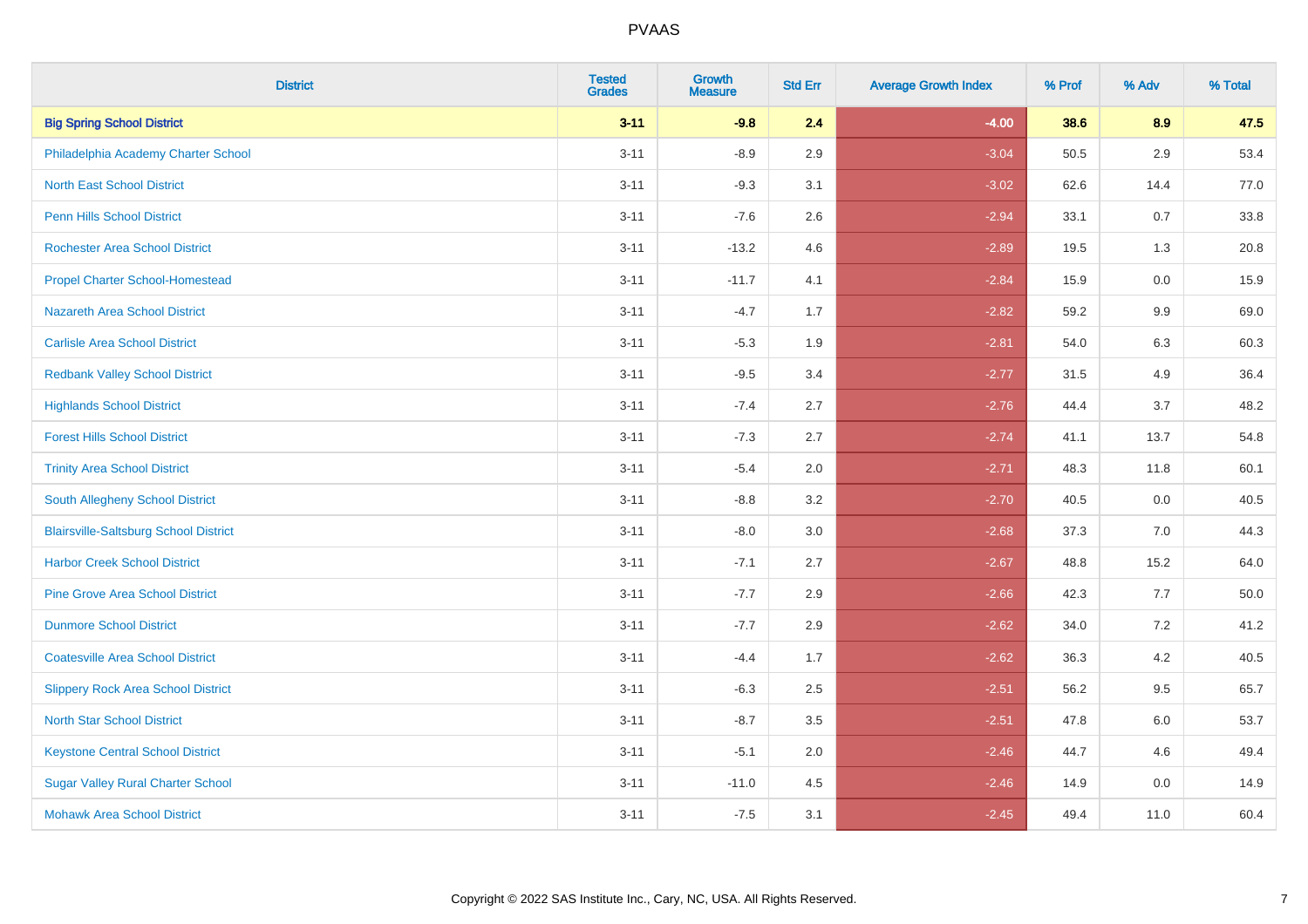| <b>District</b>                                | <b>Tested</b><br><b>Grades</b> | Growth<br><b>Measure</b> | <b>Std Err</b> | <b>Average Growth Index</b> | % Prof | % Adv   | % Total |
|------------------------------------------------|--------------------------------|--------------------------|----------------|-----------------------------|--------|---------|---------|
| <b>Big Spring School District</b>              | $3 - 11$                       | $-9.8$                   | 2.4            | $-4.00$                     | 38.6   | 8.9     | 47.5    |
| <b>Farrell Area School District</b>            | $3 - 11$                       | $-10.4$                  | 4.3            | $-2.41$                     | 19.0   | 0.0     | 19.0    |
| <b>Freedom Area School District</b>            | $3 - 11$                       | $-7.1$                   | 3.0            | $-2.37$                     | 43.8   | 4.2     | 47.9    |
| <b>Southmoreland School District</b>           | $3 - 11$                       | $-8.3$                   | 3.6            | $-2.32$                     | 56.8   | $7.2\,$ | 64.0    |
| <b>Upper Moreland Township School District</b> | $3 - 11$                       | $-5.0$                   | 2.2            | $-2.31$                     | 57.9   | 4.0     | 61.9    |
| Salisbury-Elk Lick School District             | $3 - 11$                       | $-13.5$                  | 5.9            | $-2.30$                     | 27.8   | 0.0     | 27.8    |
| <b>Indiana Area School District</b>            | $3 - 11$                       | $-5.3$                   | 2.3            | $-2.28$                     | 47.6   | 18.4    | 66.1    |
| <b>Oxford Area School District</b>             | $3 - 11$                       | $-4.3$                   | 1.9            | $-2.26$                     | 41.3   | 8.0     | 49.3    |
| <b>East Lycoming School District</b>           | $3 - 11$                       | $-6.0$                   | 2.7            | $-2.24$                     | 48.3   | 4.2     | 52.5    |
| <b>Windber Area School District</b>            | $3 - 11$                       | $-7.2$                   | 3.2            | $-2.24$                     | 55.4   | 7.2     | 62.6    |
| <b>Muncy School District</b>                   | $3 - 11$                       | $-8.1$                   | 3.7            | $-2.21$                     | 42.0   | 3.8     | 45.8    |
| Jim Thorpe Area School District                | $3 - 11$                       | $-5.8$                   | 2.7            | $-2.19$                     | 33.3   | 7.4     | 40.7    |
| <b>Perkiomen Valley School District</b>        | $3 - 11$                       | $-3.5$                   | 1.6            | $-2.18$                     | 53.8   | 13.4    | 67.2    |
| <b>Crawford Central School District</b>        | $3 - 11$                       | $-4.7$                   | 2.2            | $-2.15$                     | 40.6   | 10.5    | 51.1    |
| <b>Aliquippa School District</b>               | $3 - 11$                       | $-9.0$                   | 4.2            | $-2.14$                     | 11.0   | 0.0     | 11.0    |
| <b>Williams Valley School District</b>         | $3 - 11$                       | $-7.3$                   | 3.4            | $-2.13$                     | 23.2   | 0.0     | 23.2    |
| <b>Middletown Area School District</b>         | $3 - 11$                       | $-5.3$                   | 2.6            | $-2.05$                     | 46.4   | 5.3     | 51.7    |
| <b>Karns City Area School District</b>         | $3 - 11$                       | $-6.0$                   | 2.9            | $-2.03$                     | 53.1   | 8.3     | 61.5    |
| <b>Corry Area School District</b>              | $3 - 11$                       | $-5.3$                   | 2.6            | $-2.03$                     | 38.5   | 6.0     | 44.5    |
| <b>Upper Dauphin Area School District</b>      | $3 - 11$                       | $-6.3$                   | 3.2            | $-1.98$                     | 37.4   | 4.8     | 42.2    |
| <b>Bermudian Springs School District</b>       | $3 - 11$                       | $-5.5$                   | 2.9            | $-1.94$                     | 56.4   | 6.8     | 63.2    |
| <b>Somerset Area School District</b>           | $3 - 11$                       | $-4.4$                   | 2.3            | $-1.93$                     | 44.4   | 14.9    | 59.3    |
| <b>Mount Pleasant Area School District</b>     | $3 - 11$                       | $-5.0$                   | 2.6            | $-1.93$                     | 52.6   | 0.0     | 52.6    |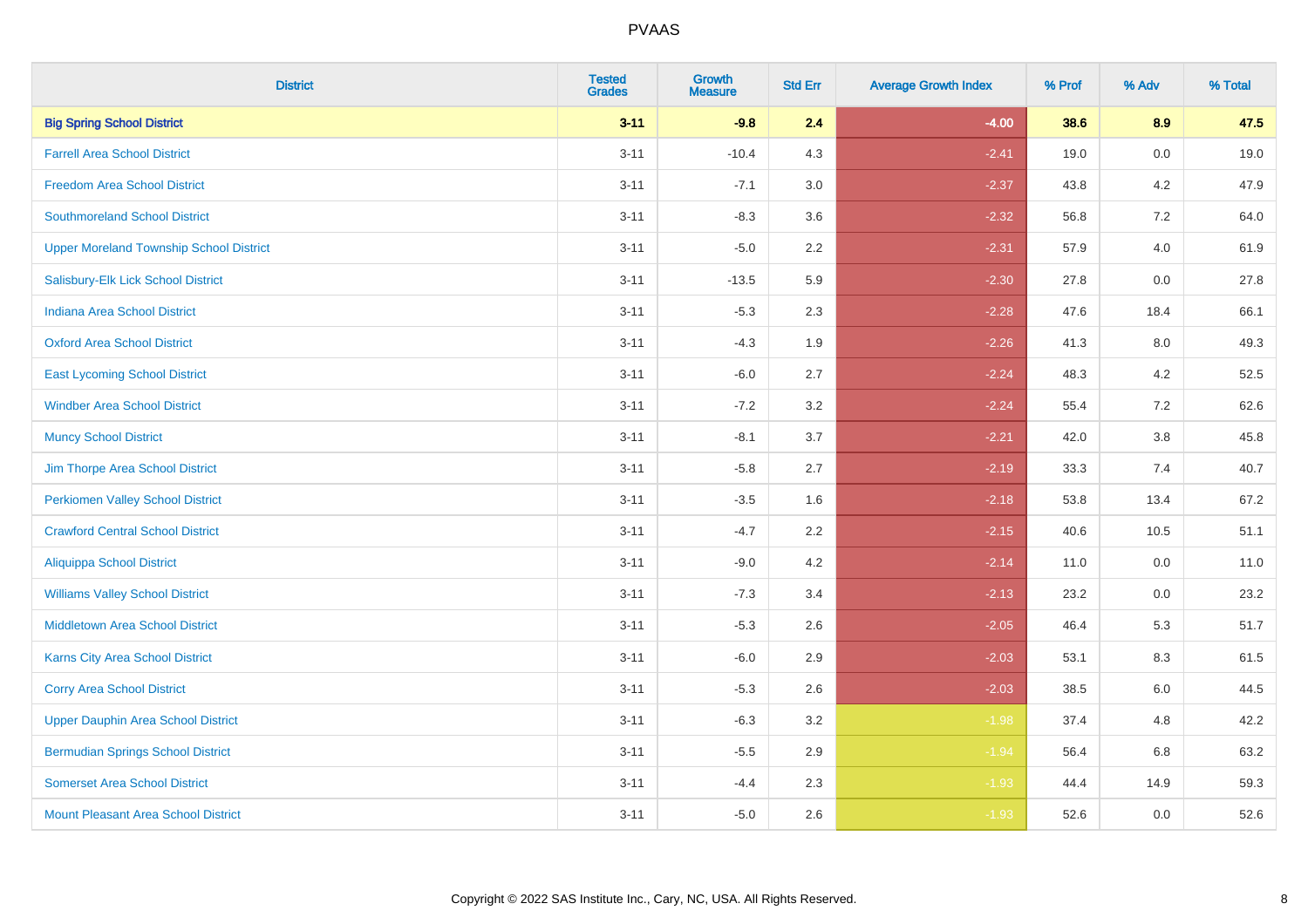| <b>District</b>                                | <b>Tested</b><br><b>Grades</b> | Growth<br><b>Measure</b> | <b>Std Err</b> | <b>Average Growth Index</b> | % Prof | % Adv | % Total |
|------------------------------------------------|--------------------------------|--------------------------|----------------|-----------------------------|--------|-------|---------|
| <b>Big Spring School District</b>              | $3 - 11$                       | $-9.8$                   | 2.4            | $-4.00$                     | 38.6   | 8.9   | 47.5    |
| <b>Gettysburg Area School District</b>         | $3 - 11$                       | $-4.0$                   | 2.1            | $-1.89$                     | 45.3   | 14.0  | 59.3    |
| <b>Greensburg Salem School District</b>        | $3 - 11$                       | $-4.4$                   | 2.4            | $-1.88$                     | 47.6   | 4.9   | 52.4    |
| <b>East Allegheny School District</b>          | $3 - 11$                       | $-6.3$                   | 3.3            | $-1.87$                     | 31.9   | 9.7   | 41.7    |
| <b>Western Beaver County School District</b>   | $3 - 11$                       | $-7.8$                   | 4.2            | $-1.87$                     | 56.5   | 6.5   | 63.0    |
| <b>Kiski Area School District</b>              | $3 - 11$                       | $-3.7$                   | 2.0            | $-1.86$                     | 57.4   | 10.4  | 67.8    |
| <b>Brandywine Heights Area School District</b> | $3 - 11$                       | $-4.9$                   | 2.7            | $-1.81$                     | 49.2   | 8.2   | 57.4    |
| <b>Pequea Valley School District</b>           | $3 - 11$                       | $-5.8$                   | 3.2            | $-1.80$                     | 39.8   | 9.1   | 48.9    |
| <b>Pittston Area School District</b>           | $3 - 11$                       | $-10.1$                  | 5.6            | $-1.80$                     | 38.1   | 9.5   | 47.6    |
| <b>Washington School District</b>              | $3 - 11$                       | $-4.9$                   | 2.8            | $-1.76$                     | 30.1   | 2.4   | 32.5    |
| <b>Canton Area School District</b>             | $3 - 11$                       | $-5.5$                   | 3.2            | $-1.75$                     | 40.7   | 2.3   | 43.0    |
| <b>Brentwood Borough School District</b>       | $3 - 11$                       | $-5.3$                   | 3.0            | $-1.72$                     | 52.0   | 6.1   | 58.2    |
| East Pennsboro Area School District            | $3 - 11$                       | $-4.2$                   | 2.5            | $-1.71$                     | 60.8   | 8.5   | 69.3    |
| <b>Fairfield Area School District</b>          | $3 - 11$                       | $-5.6$                   | 3.4            | $-1.66$                     | 57.9   | 4.0   | 61.8    |
| <b>Shamokin Area School District</b>           | $3 - 11$                       | $-7.7$                   | 4.8            | $-1.60$                     | 38.1   | 3.2   | 41.3    |
| <b>Claysburg-Kimmel School District</b>        | $3 - 11$                       | $-5.7$                   | 4.0            | $-1.42$                     | 42.9   | 8.2   | 51.0    |
| <b>Westmont Hilltop School District</b>        | $3 - 11$                       | $-4.0$                   | 2.8            | $-1.40$                     | 36.3   | 13.3  | 49.6    |
| <b>Greencastle-Antrim School District</b>      | $3 - 11$                       | $-3.0$                   | 2.2            | $-1.36$                     | 62.4   | 9.9   | 72.3    |
| <b>Ellwood City Area School District</b>       | $3 - 11$                       | $-4.2$                   | 3.2            | $-1.29$                     | 54.1   | 14.1  | 68.2    |
| <b>Shade-Central City School District</b>      | $3 - 11$                       | $-5.9$                   | 4.6            | $-1.28$                     | 27.8   | 0.0   | 27.8    |
| <b>Elk Lake School District</b>                | $3 - 11$                       | $-4.0$                   | 3.3            | $-1.23$                     | 46.2   | 3.3   | 49.4    |
| <b>Riverview School District</b>               | $3 - 11$                       | $-4.6$                   | 3.8            | $-1.20$                     | 57.9   | 15.8  | 73.7    |
| <b>Greater Johnstown School District</b>       | $3 - 11$                       | $-3.1$                   | 2.6            | $-1.19$                     | 26.1   | 0.0   | 26.1    |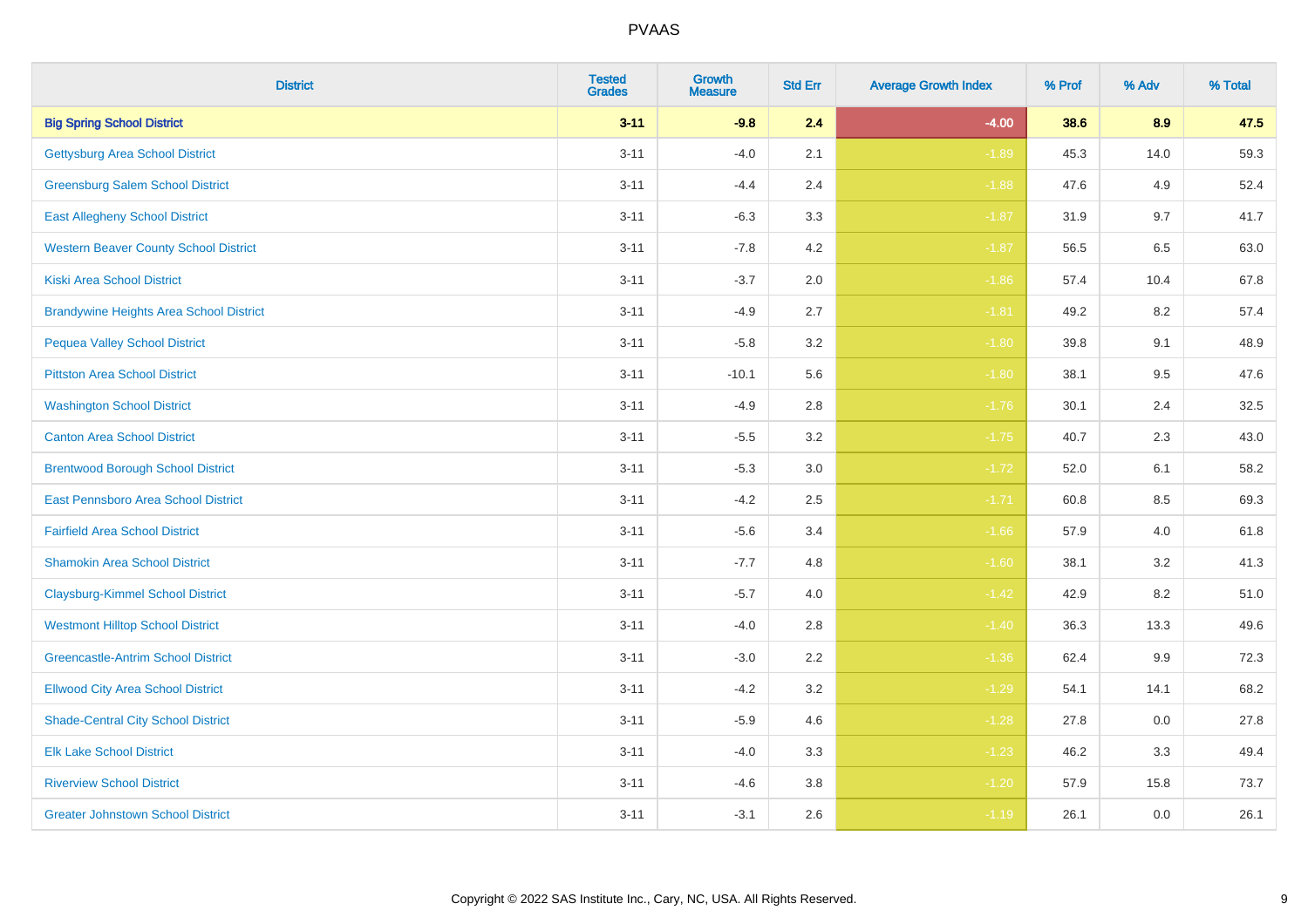| <b>District</b>                              | <b>Tested</b><br><b>Grades</b> | Growth<br><b>Measure</b> | <b>Std Err</b> | <b>Average Growth Index</b> | % Prof | % Adv   | % Total |
|----------------------------------------------|--------------------------------|--------------------------|----------------|-----------------------------|--------|---------|---------|
| <b>Big Spring School District</b>            | $3 - 11$                       | $-9.8$                   | 2.4            | $-4.00$                     | 38.6   | 8.9     | 47.5    |
| <b>Big Beaver Falls Area School District</b> | $3 - 11$                       | $-3.9$                   | 3.3            | $-1.18$                     | 34.1   | 3.5     | 37.6    |
| <b>Chichester School District</b>            | $3 - 11$                       | $-2.7$                   | 2.3            | $-1.17$                     | 44.6   | 6.6     | 51.2    |
| Jeannette City School District               | $3 - 11$                       | $-4.3$                   | 3.8            | $-1.13$                     | 46.7   | $7.5\,$ | 54.2    |
| <b>Dallas School District</b>                | $3 - 11$                       | $-2.5$                   | 2.2            | $-1.12$                     | 54.9   | 7.6     | 62.4    |
| Juniata Valley School District               | $3 - 11$                       | $-3.9$                   | 3.5            | $-1.10$                     | 44.4   | 3.5     | 47.8    |
| <b>Riverside School District</b>             | $3 - 11$                       | $-3.2$                   | 3.0            | $-1.09$                     | 43.0   | $9.0\,$ | 52.0    |
| <b>Quaker Valley School District</b>         | $3 - 11$                       | $-2.8$                   | 2.6            | $-1.08$                     | 55.2   | 13.2    | 68.4    |
| Oil City Area School District                | $3 - 11$                       | $-2.9$                   | 2.6            | $-1.08$                     | 44.4   | 5.8     | 50.2    |
| <b>West Greene School District</b>           | $3 - 11$                       | $-4.5$                   | 4.3            | $-1.04$                     | 36.6   | $7.3$   | 43.9    |
| <b>Lewisburg Area School District</b>        | $3 - 11$                       | $-2.7$                   | 2.6            | $-1.03$                     | 57.0   | 18.5    | 75.6    |
| <b>Seneca Valley School District</b>         | $3 - 11$                       | $-1.4$                   | 1.4            | $-0.99$                     | 57.2   | 11.4    | 68.6    |
| <b>North Hills School District</b>           | $3 - 11$                       | $-1.8$                   | 1.8            | $-0.96$                     | 59.1   | 14.1    | 73.2    |
| <b>Wyoming Valley West School District</b>   | $3 - 11$                       | $-2.2$                   | 2.4            | $-0.91$                     | 49.4   | 3.0     | 52.4    |
| <b>Austin Area School District</b>           | $3 - 11$                       | $-5.7$                   | 6.4            | $-0.90$                     | 33.3   | 5.6     | 38.9    |
| <b>Montour School District</b>               | $3 - 11$                       | $-1.8$                   | 2.1            | $-0.88$                     | 61.4   | 15.1    | 76.5    |
| <b>Charleroi School District</b>             | $3 - 11$                       | $-2.6$                   | 3.0            | $-0.86$                     | 55.7   | 7.4     | 63.1    |
| Phoenixville Area School District            | $3 - 11$                       | $-1.7$                   | 2.1            | $-0.83$                     | 59.9   | 10.6    | 70.5    |
| <b>Chartiers Valley School District</b>      | $3 - 11$                       | $-1.7$                   | 2.0            | $-0.81$                     | 54.7   | 8.4     | 63.1    |
| <b>Forest Area School District</b>           | $3 - 11$                       | $-4.4$                   | 5.4            | $-0.81$                     | 36.2   | 2.1     | 38.3    |
| <b>Lebanon School District</b>               | $3 - 11$                       | $-1.6$                   | 1.9            | $-0.80$                     | 24.4   | 2.6     | 27.0    |
| Shenango Area School District                | $3 - 11$                       | $-2.6$                   | 3.3            | $-0.79$                     | 50.6   | 13.9    | 64.6    |
| <b>Gillingham Charter School</b>             | $3 - 11$                       | $-4.4$                   | 5.6            | $-0.77$                     | 20.8   | 8.3     | 29.2    |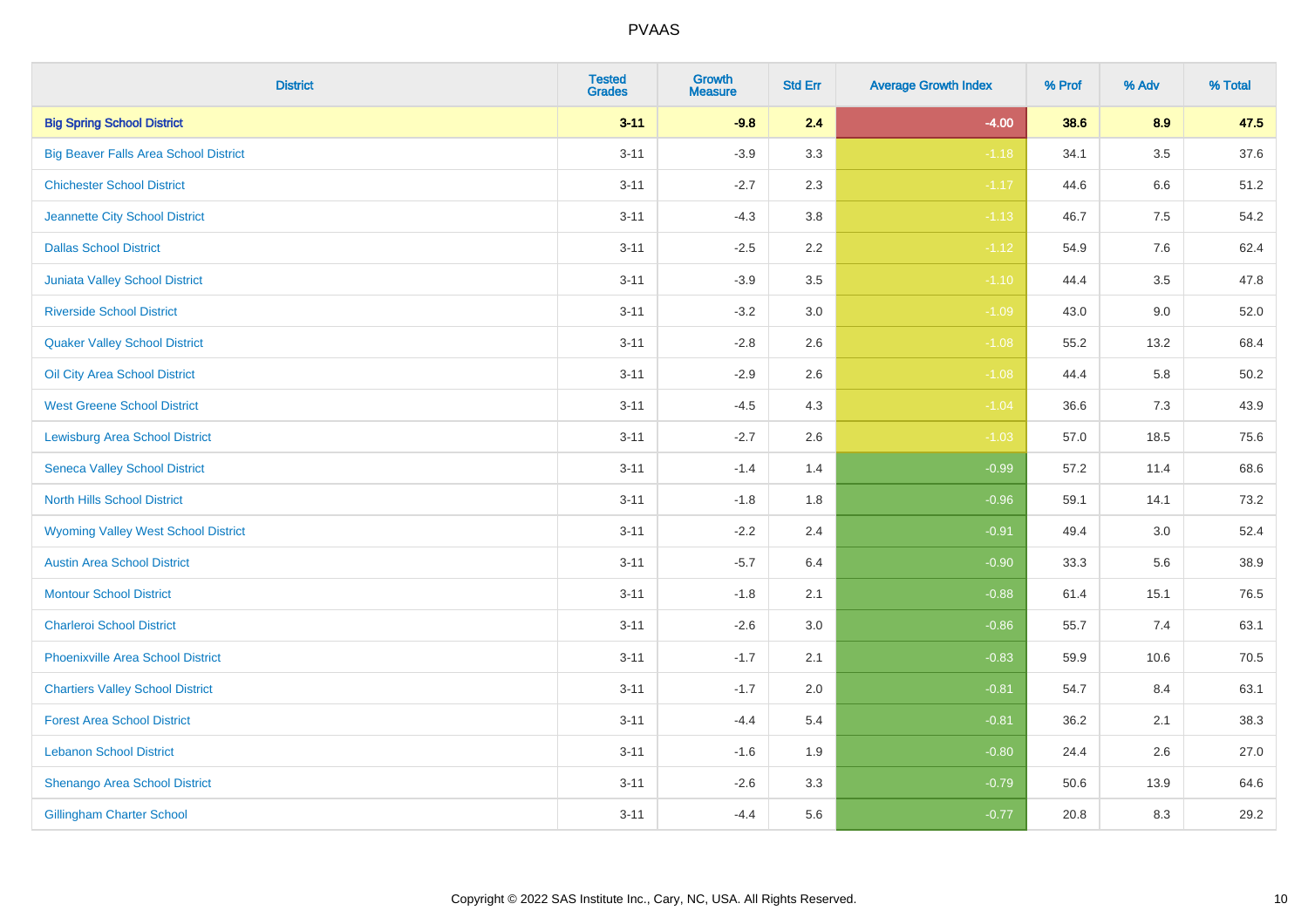| <b>District</b>                              | <b>Tested</b><br><b>Grades</b> | <b>Growth</b><br><b>Measure</b> | <b>Std Err</b> | <b>Average Growth Index</b> | % Prof | % Adv   | % Total |
|----------------------------------------------|--------------------------------|---------------------------------|----------------|-----------------------------|--------|---------|---------|
| <b>Big Spring School District</b>            | $3 - 11$                       | $-9.8$                          | 2.4            | $-4.00$                     | 38.6   | 8.9     | 47.5    |
| <b>Bald Eagle Area School District</b>       | $3 - 11$                       | $-2.1$                          | 2.7            | $-0.75$                     | 48.4   | 9.4     | 57.7    |
| Huntingdon Area School District              | $3 - 11$                       | $-2.0$                          | 2.7            | $-0.72$                     | 36.8   | 10.3    | 47.0    |
| Mt Lebanon School District                   | $3 - 11$                       | $-1.0$                          | 1.5            | $-0.70$                     | 61.9   | 24.0    | 85.9    |
| <b>Lehighton Area School District</b>        | $3 - 11$                       | $-1.6$                          | 2.3            | $-0.70$                     | 51.1   | 5.6     | 56.7    |
| <b>North Pocono School District</b>          | $3 - 11$                       | $-2.3$                          | 3.4            | $-0.68$                     | 52.0   | 16.4    | 68.5    |
| <b>Cheltenham School District</b>            | $3 - 11$                       | $-1.4$                          | 2.1            | $-0.67$                     | 46.1   | 10.0    | 56.1    |
| <b>Fannett-Metal School District</b>         | $3 - 11$                       | $-3.4$                          | 5.1            | $-0.67$                     | 38.7   | 8.1     | 46.8    |
| <b>Susquehanna Community School District</b> | $3 - 11$                       | $-2.8$                          | 4.2            | $-0.66$                     | 49.4   | 6.9     | 56.3    |
| <b>Burgettstown Area School District</b>     | $3 - 11$                       | $-2.1$                          | 3.4            | $-0.62$                     | 50.0   | 1.4     | 51.4    |
| <b>Central Greene School District</b>        | $3 - 11$                       | $-1.6$                          | 2.8            | $-0.55$                     | 54.2   | 2.8     | 57.0    |
| <b>Canon-Mcmillan School District</b>        | $3 - 11$                       | $-0.8$                          | 1.6            | $-0.50$                     | 58.7   | 15.9    | 74.6    |
| South Side Area School District              | $3 - 11$                       | $-1.6$                          | 3.3            | $-0.48$                     | 50.0   | $6.8\,$ | 56.8    |
| <b>Shaler Area School District</b>           | $3 - 11$                       | $-0.8$                          | 1.9            | $-0.43$                     | 49.1   | 9.6     | 58.7    |
| North Schuylkill School District             | $3 - 11$                       | $-1.0$                          | 2.4            | $-0.42$                     | 41.8   | 5.1     | 46.8    |
| <b>Sharpsville Area School District</b>      | $3 - 11$                       | $-1.4$                          | 3.5            | $-0.40$                     | 55.2   | 13.4    | 68.7    |
| <b>Palmerton Area School District</b>        | $3 - 11$                       | $-1.2$                          | $3.0\,$        | $-0.39$                     | 57.4   | 5.0     | 62.4    |
| Hope For Hyndman Charter School              | $3 - 11$                       | $-2.0$                          | 6.1            | $-0.32$                     | 33.3   | 0.0     | 33.3    |
| <b>Albert Gallatin Area School District</b>  | $3 - 11$                       | $-0.8$                          | 2.4            | $-0.32$                     | 54.5   | 10.0    | 64.6    |
| <b>Cornell School District</b>               | $3 - 11$                       | $-1.6$                          | 5.0            | $-0.32$                     | 33.8   | 1.5     | 35.4    |
| <b>Tuscarora School District</b>             | $3 - 11$                       | $-0.6$                          | 2.3            | $-0.27$                     | 45.1   | 8.1     | 53.2    |
| <b>Penn Manor School District</b>            | $3 - 11$                       | $-0.4$                          | 1.6            | $-0.25$                     | 51.9   | 12.6    | 64.5    |
| <b>Lakeview School District</b>              | $3 - 11$                       | $-0.9$                          | 3.7            | $-0.24$                     | 60.3   | 3.2     | 63.5    |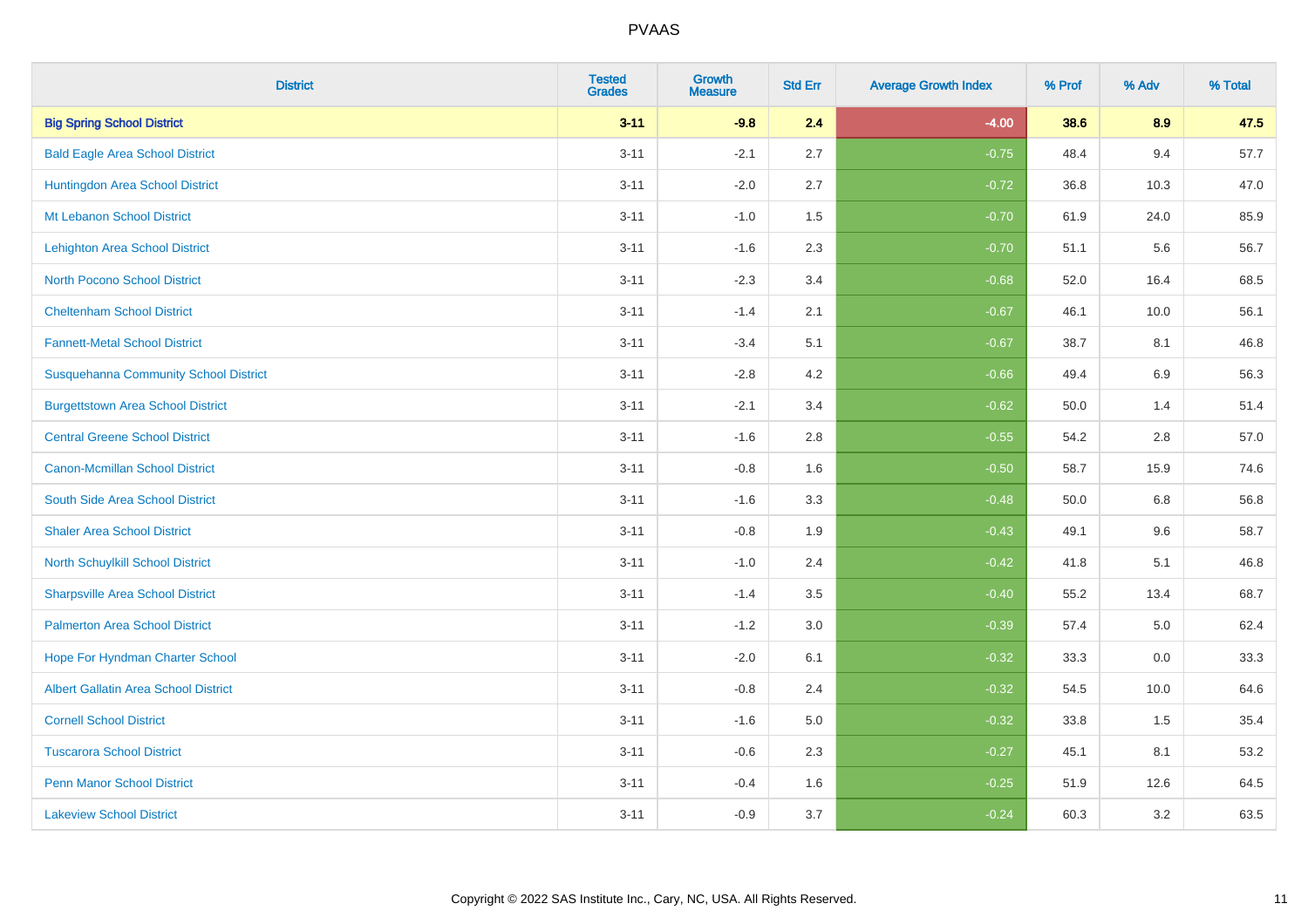| <b>District</b>                          | <b>Tested</b><br><b>Grades</b> | <b>Growth</b><br><b>Measure</b> | <b>Std Err</b> | <b>Average Growth Index</b> | % Prof | % Adv   | % Total |
|------------------------------------------|--------------------------------|---------------------------------|----------------|-----------------------------|--------|---------|---------|
| <b>Big Spring School District</b>        | $3 - 11$                       | $-9.8$                          | 2.4            | $-4.00$                     | 38.6   | 8.9     | 47.5    |
| <b>Girard School District</b>            | $3 - 11$                       | $-0.6$                          | 2.7            | $-0.22$                     | 53.9   | 15.6    | 69.6    |
| <b>Harrisburg City School District</b>   | $3 - 11$                       | $-0.4$                          | 2.1            | $-0.19$                     | 15.1   | 0.4     | 15.5    |
| <b>Mount Carmel Area School District</b> | $3 - 11$                       | $-0.6$                          | 3.1            | $-0.18$                     | 45.3   | 2.1     | 47.4    |
| <b>Crestwood School District</b>         | $3 - 11$                       | $-0.4$                          | 2.4            | $-0.17$                     | 57.4   | 17.0    | 74.4    |
| <b>Southern Lehigh School District</b>   | $3 - 11$                       | $-0.4$                          | 2.3            | $-0.17$                     | 66.1   | 11.9    | 78.0    |
| <b>Bellefonte Area School District</b>   | $3 - 11$                       | $-0.4$                          | 2.2            | $-0.17$                     | 47.6   | 10.6    | 58.2    |
| <b>Otto-Eldred School District</b>       | $3 - 11$                       | $-0.7$                          | 4.2            | $-0.15$                     | 56.2   | $6.2\,$ | 62.5    |
| <b>Oley Valley School District</b>       | $3 - 11$                       | $-0.4$                          | 2.8            | $-0.15$                     | 43.1   | 12.9    | 56.0    |
| <b>Central Fulton School District</b>    | $3 - 11$                       | $-0.5$                          | 3.5            | $-0.14$                     | 51.4   | 8.6     | 60.0    |
| <b>Blue Ridge School District</b>        | $3 - 11$                       | $-0.5$                          | 3.6            | $-0.12$                     | 44.6   | 3.1     | 47.7    |
| New Kensington-Arnold School District    | $3 - 11$                       | $-0.4$                          | 3.8            | $-0.10$                     | 40.7   | 3.7     | 44.4    |
| <b>Chester-Upland School District</b>    | $3 - 11$                       | $-0.3$                          | 2.7            | $-0.09$                     | 13.8   | $0.8\,$ | 14.6    |
| <b>Warren County School District</b>     | $3 - 11$                       | $-0.1$                          | 1.8            | $-0.06$                     | 37.2   | 5.3     | 42.6    |
| <b>Mercer Area School District</b>       | $3 - 11$                       | $-0.2$                          | 3.3            | $-0.06$                     | 56.0   | $8.0\,$ | 64.0    |
| <b>Penn Cambria School District</b>      | $3 - 11$                       | $-0.0$                          | 2.7            | $-0.01$                     | 61.5   | $7.7$   | 69.2    |
| <b>Susquenita School District</b>        | $3 - 11$                       | $-0.1$                          | 2.8            | $-0.01$                     | 47.7   | 10.1    | 57.8    |
| <b>Wilkes-Barre Area School District</b> | $3 - 11$                       | 0.1                             | 3.2            | 0.02                        | 35.5   | 5.4     | 40.9    |
| East Stroudsburg Area School District    | $3 - 11$                       | 0.1                             | 1.6            | 0.05                        | 45.8   | 7.8     | 53.6    |
| <b>West Branch Area School District</b>  | $3 - 11$                       | 0.2                             | 3.8            | 0.05                        | 47.2   | 1.9     | 49.1    |
| <b>Hempfield School District</b>         | $3 - 11$                       | 0.1                             | 1.4            | 0.08                        | 58.2   | 9.9     | 68.2    |
| Insight PA Cyber Charter School          | $3 - 11$                       | 0.7                             | 5.7            | 0.12                        | 50.0   | 4.8     | 54.8    |
| <b>Danville Area School District</b>     | $3 - 11$                       | 0.4                             | 2.6            | 0.15                        | 57.4   | 18.4    | 75.7    |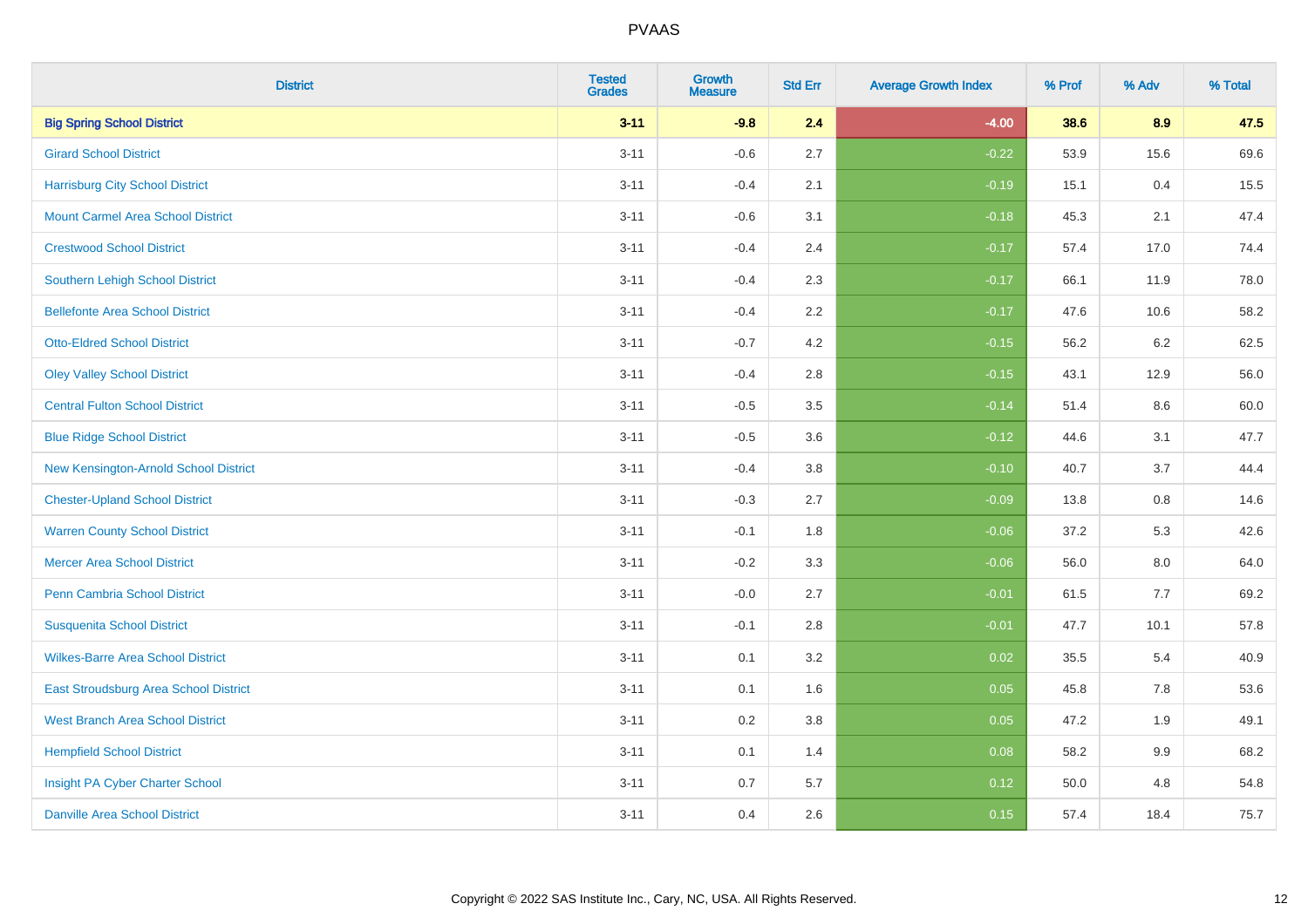| <b>District</b>                               | <b>Tested</b><br><b>Grades</b> | <b>Growth</b><br><b>Measure</b> | <b>Std Err</b> | <b>Average Growth Index</b> | % Prof | % Adv   | % Total |
|-----------------------------------------------|--------------------------------|---------------------------------|----------------|-----------------------------|--------|---------|---------|
| <b>Big Spring School District</b>             | $3 - 11$                       | $-9.8$                          | 2.4            | $-4.00$                     | 38.6   | 8.9     | 47.5    |
| <b>Northern Lebanon School District</b>       | $3 - 11$                       | 0.4                             | 2.5            | 0.15                        | 28.0   | $3.0\,$ | 31.0    |
| <b>Brockway Area School District</b>          | $3 - 11$                       | 0.6                             | 3.6            | 0.16                        | 49.2   | 7.7     | 56.9    |
| <b>Jersey Shore Area School District</b>      | $3 - 11$                       | 0.5                             | 2.6            | 0.21                        | 47.1   | 9.2     | 56.2    |
| <b>Greenville Area School District</b>        | $3 - 11$                       | 0.7                             | 2.9            | 0.26                        | 53.4   | 6.9     | 60.3    |
| <b>Greater Latrobe School District</b>        | $3 - 11$                       | 0.6                             | 1.9            | 0.31                        | 55.5   | 14.1    | 69.5    |
| Lehigh Valley Academy Regional Charter School | $3 - 11$                       | 0.7                             | 2.3            | 0.32                        | 46.3   | 5.0     | 51.4    |
| <b>Lower Dauphin School District</b>          | $3 - 11$                       | $0.6\,$                         | 1.9            | 0.33                        | 49.2   | 12.6    | 61.8    |
| <b>Lakeland School District</b>               | $3 - 11$                       | 1.1                             | 2.8            | 0.38                        | 48.6   | 3.7     | 52.3    |
| <b>Gateway School District</b>                | $3 - 11$                       | 0.8                             | 2.2            | 0.38                        | 52.1   | 13.8    | 65.9    |
| <b>South Eastern School District</b>          | $3 - 11$                       | 0.9                             | 2.4            | 0.39                        | 54.8   | 6.6     | 61.4    |
| <b>Galeton Area School District</b>           | $3 - 11$                       | 2.2                             | 5.3            | 0.42                        | 41.3   | 4.4     | 45.6    |
| <b>Union Area School District</b>             | $3 - 11$                       | 1.9                             | 4.3            | 0.44                        | 61.5   | 0.0     | 61.5    |
| <b>Upper Adams School District</b>            | $3 - 11$                       | 1.3                             | 2.9            | 0.47                        | 55.2   | 8.6     | 63.8    |
| <b>Hanover Area School District</b>           | $3 - 11$                       | 2.2                             | 4.6            | 0.48                        | 42.9   | 5.7     | 48.6    |
| <b>Schuylkill Valley School District</b>      | $3 - 11$                       | 1.4                             | 2.5            | 0.56                        | 55.1   | 10.2    | 65.3    |
| <b>Forbes Road School District</b>            | $3 - 11$                       | 2.8                             | 5.1            | 0.56                        | 41.4   | 10.3    | 51.7    |
| <b>Commodore Perry School District</b>        | $3 - 11$                       | 3.2                             | 5.5            | 0.58                        | 58.3   | 0.0     | 58.3    |
| <b>Laurel School District</b>                 | $3 - 11$                       | 1.8                             | 3.1            | 0.59                        | 70.1   | 2.3     | 72.4    |
| <b>United School District</b>                 | $3 - 11$                       | 2.1                             | 3.4            | 0.63                        | 60.3   | 6.6     | 66.9    |
| <b>Athens Area School District</b>            | $3 - 11$                       | 1.6                             | 2.5            | 0.64                        | 46.9   | 7.6     | 54.5    |
| <b>Marple Newtown School District</b>         | $3 - 11$                       | 2.0                             | 2.4            | 0.81                        | 57.6   | 12.8    | 70.4    |
| <b>Mcguffey School District</b>               | $3 - 11$                       | 2.1                             | 2.6            | 0.81                        | 57.7   | 3.1     | 60.8    |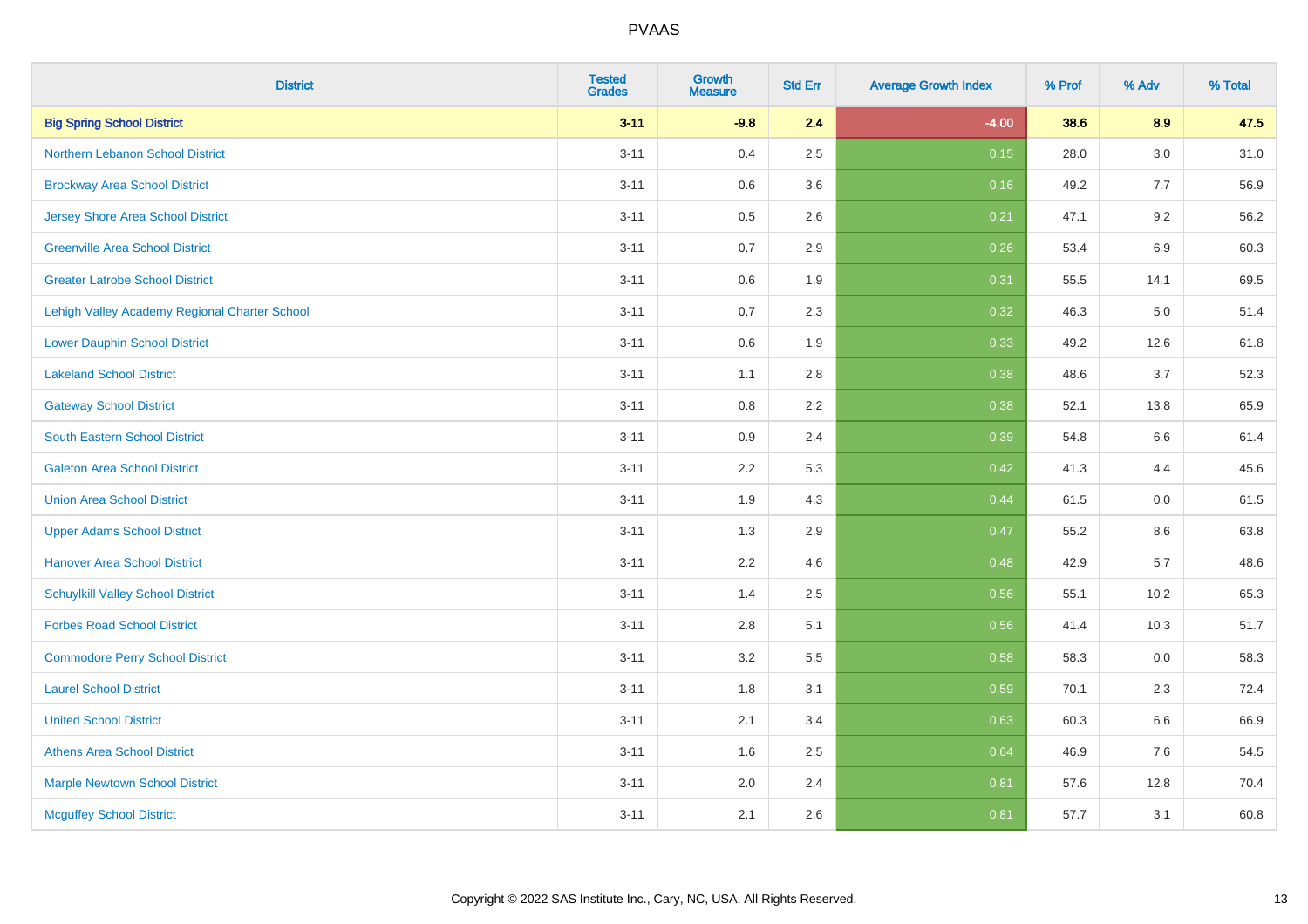| <b>District</b>                                | <b>Tested</b><br><b>Grades</b> | Growth<br><b>Measure</b> | <b>Std Err</b> | <b>Average Growth Index</b> | % Prof | % Adv   | % Total |
|------------------------------------------------|--------------------------------|--------------------------|----------------|-----------------------------|--------|---------|---------|
| <b>Big Spring School District</b>              | $3 - 11$                       | $-9.8$                   | 2.4            | $-4.00$                     | 38.6   | 8.9     | 47.5    |
| West Jefferson Hills School District           | $3 - 11$                       | 1.8                      | 2.1            | 0.88                        | 55.7   | 20.8    | 76.4    |
| South Fayette Township School District         | $3 - 11$                       | 1.7                      | 2.0            | 0.88                        | 61.0   | 26.5    | 87.6    |
| <b>Bedford Area School District</b>            | $3 - 11$                       | 2.5                      | 2.6            | 0.93                        | 48.5   | 10.0    | 58.5    |
| Northwestern Lehigh School District            | $3 - 11$                       | 2.2                      | 2.3            | 0.93                        | 53.3   | 9.7     | 63.0    |
| <b>Keystone School District</b>                | $3 - 11$                       | 3.1                      | 3.3            | 0.94                        | 50.6   | 6.5     | 57.1    |
| <b>Baldwin-Whitehall School District</b>       | $3 - 11$                       | 1.8                      | 1.9            | 0.94                        | 58.6   | $8.6\,$ | 67.1    |
| <b>Clairton City School District</b>           | $3 - 11$                       | 3.5                      | 3.7            | 0.95                        | 13.4   | 0.0     | 13.4    |
| <b>Lower Moreland Township School District</b> | $3 - 11$                       | 2.0                      | 2.2            | 0.95                        | 62.8   | 17.0    | 79.8    |
| <b>Berlin Brothersvalley School District</b>   | $3 - 11$                       | 4.0                      | 4.2            | 0.96                        | 48.8   | 14.0    | 62.8    |
| <b>Hopewell Area School District</b>           | $3 - 11$                       | 2.6                      | 2.7            | 0.97                        | 58.4   | 4.0     | 62.4    |
| <b>Bensalem Township School District</b>       | $3 - 11$                       | 1.6                      | 1.6            | 0.98                        | 38.8   | 8.3     | 47.1    |
| <b>Tunkhannock Area School District</b>        | $3 - 11$                       | 2.3                      | 2.2            | 1.01                        | 44.9   | 9.6     | 54.6    |
| <b>Manheim Central School District</b>         | $3 - 11$                       | 2.1                      | 2.1            | 1.01                        | 53.2   | 11.6    | 64.8    |
| <b>Franklin Regional School District</b>       | $3 - 11$                       | 2.0                      | 1.9            | 1.02                        | 66.7   | 15.5    | 82.1    |
| <b>Williamsport Area School District</b>       | $3 - 11$                       | 1.9                      | 1.8            | 1.04                        | 44.1   | 12.8    | 56.9    |
| <b>General Mclane School District</b>          | $3 - 11$                       | 3.1                      | 2.9            | 1.07                        | 62.3   | 4.9     | 67.2    |
| Meyersdale Area School District                | $3 - 11$                       | 4.2                      | 4.0            | 1.07                        | 43.1   | $6.9\,$ | 50.0    |
| <b>Leechburg Area School District</b>          | $3 - 11$                       | 4.4                      | 4.0            | 1.09                        | 47.8   | 19.6    | 67.4    |
| Morrisville Borough School District            | $3 - 11$                       | 4.8                      | 4.3            | 1.10                        | 30.2   | 2.3     | 32.6    |
| <b>Tidioute Community Charter School</b>       | $3 - 11$                       | 5.7                      | 5.1            | 1.11                        | 34.4   | 21.9    | 56.2    |
| Esperanza Cyber Charter School                 | $3 - 11$                       | 7.1                      | 6.1            | 1.16                        | 9.1    | 0.0     | 9.1     |
| <b>Central Cambria School District</b>         | $3 - 11$                       | 3.0                      | 2.5            | 1.17                        | 56.2   | 9.7     | 66.0    |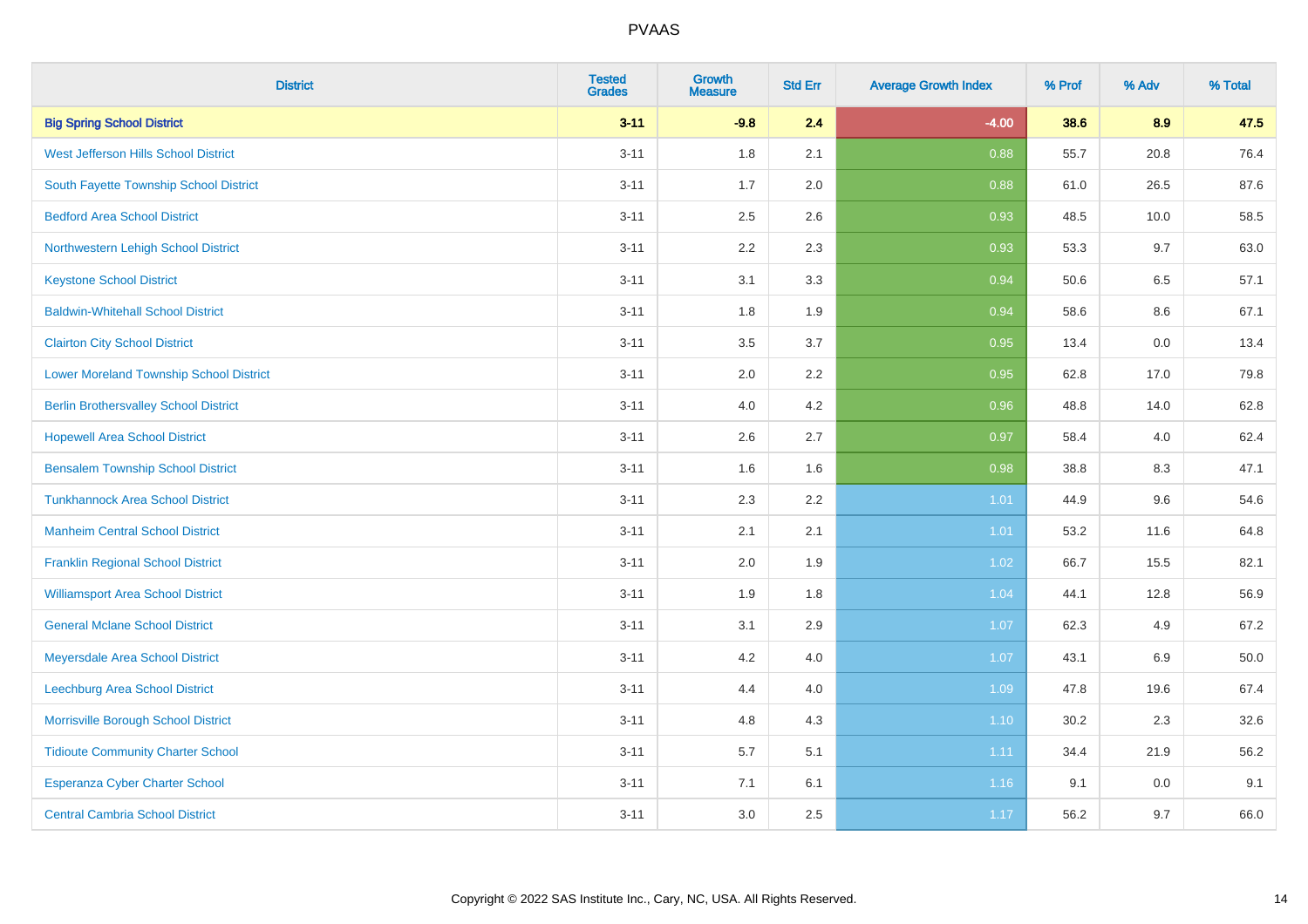| <b>District</b>                           | <b>Tested</b><br><b>Grades</b> | <b>Growth</b><br><b>Measure</b> | <b>Std Err</b> | <b>Average Growth Index</b> | % Prof | % Adv | % Total |
|-------------------------------------------|--------------------------------|---------------------------------|----------------|-----------------------------|--------|-------|---------|
| <b>Big Spring School District</b>         | $3 - 11$                       | $-9.8$                          | 2.4            | $-4.00$                     | 38.6   | 8.9   | 47.5    |
| <b>Port Allegany School District</b>      | $3 - 11$                       | 4.4                             | 3.6            | 1.21                        | 28.1   | 9.4   | 37.5    |
| <b>Halifax Area School District</b>       | $3 - 11$                       | 4.7                             | 3.9            | 1.22                        | 61.5   | 9.6   | 71.2    |
| <b>Line Mountain School District</b>      | $3 - 11$                       | 4.1                             | 3.2            | 1.27                        | 52.9   | 9.2   | 62.1    |
| <b>Fairview School District</b>           | $3 - 11$                       | 3.4                             | 2.6            | 1.32                        | 57.2   | 17.6  | 74.8    |
| <b>Spring Cove School District</b>        | $3 - 11$                       | 3.4                             | 2.5            | 1.33                        | 47.8   | 12.7  | 60.4    |
| <b>Ligonier Valley School District</b>    | $3 - 11$                       | 4.2                             | 3.1            | 1.34                        | 59.1   | 10.3  | 69.5    |
| <b>Pottsgrove School District</b>         | $3 - 11$                       | $2.8\,$                         | 2.0            | 1.35                        | 44.0   | 10.0  | 53.9    |
| <b>Methacton School District</b>          | $3 - 11$                       | 2.5                             | 1.7            | 1.43                        | 62.5   | 16.4  | 79.0    |
| <b>Towanda Area School District</b>       | $3 - 11$                       | 4.0                             | 2.8            | 1.44                        | 39.4   | 6.6   | 46.0    |
| <b>Punxsutawney Area School District</b>  | $3 - 11$                       | 4.2                             | 2.9            | 1.45                        | 55.0   | 5.5   | 60.6    |
| <b>Everett Area School District</b>       | $3 - 11$                       | 5.0                             | 3.4            | 1.47                        | 60.5   | 1.3   | 61.8    |
| New Brighton Area School District         | $3 - 11$                       | 4.6                             | 3.1            | 1.47                        | 60.9   | 5.8   | 66.7    |
| <b>Burrell School District</b>            | $3 - 11$                       | 4.5                             | 3.1            | 1.48                        | 58.5   | 13.8  | 72.3    |
| <b>Warrior Run School District</b>        | $3 - 11$                       | 4.6                             | 3.0            | 1.51                        | 40.9   | 8.1   | 49.0    |
| <b>Armstrong School District</b>          | $3 - 11$                       | 2.6                             | 1.7            | 1.53                        | 51.5   | 6.1   | 57.6    |
| <b>Pleasant Valley School District</b>    | $3 - 11$                       | 3.1                             | 2.0            | 1.57                        | 57.2   | 5.5   | 62.8    |
| Millersburg Area School District          | $3 - 11$                       | 6.2                             | 3.8            | 1.63                        | 51.8   | 7.4   | 59.3    |
| <b>Conrad Weiser Area School District</b> | $3 - 11$                       | 3.6                             | 2.2            | 1.63                        | 52.1   | 2.1   | 54.2    |
| <b>Central Bucks School District</b>      | $3 - 11$                       | 1.6                             | 0.9            | 1.66                        | 63.0   | 16.8  | 79.8    |
| <b>Reach Cyber Charter School</b>         | $3 - 11$                       | 8.1                             | 4.7            | 1.72                        | 42.4   | 4.6   | 47.0    |
| <b>Northgate School District</b>          | $3 - 11$                       | 6.3                             | 3.6            | 1.73                        | 53.3   | 16.7  | 70.0    |
| <b>Bentworth School District</b>          | $3 - 11$                       | 5.7                             | 3.2            | 1.75                        | 44.2   | 19.5  | 63.6    |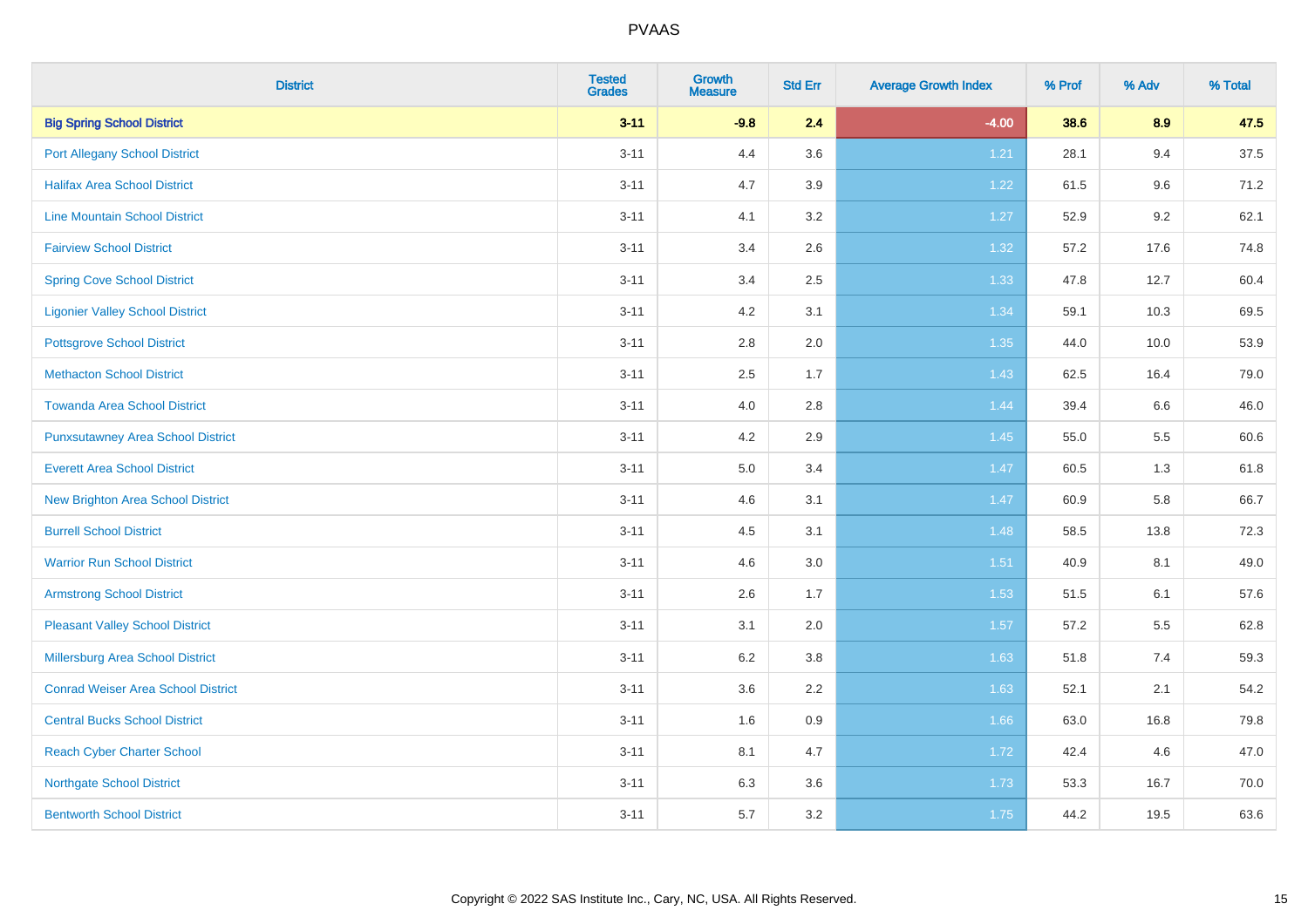| <b>District</b>                                  | <b>Tested</b><br><b>Grades</b> | <b>Growth</b><br><b>Measure</b> | <b>Std Err</b> | <b>Average Growth Index</b> | % Prof | % Adv | % Total |
|--------------------------------------------------|--------------------------------|---------------------------------|----------------|-----------------------------|--------|-------|---------|
| <b>Big Spring School District</b>                | $3 - 11$                       | $-9.8$                          | 2.4            | $-4.00$                     | 38.6   | 8.9   | 47.5    |
| <b>Salisbury Township School District</b>        | $3 - 11$                       | 6.3                             | 3.6            | 1.77                        | 46.2   | 6.6   | 52.8    |
| York Academy Regional Charter School             | $3 - 11$                       | 9.0                             | 5.0            | 1.79                        | 55.2   | 0.0   | 55.2    |
| <b>Laurel Highlands School District</b>          | $3 - 11$                       | 4.3                             | 2.4            | 1.81                        | 44.9   | 9.6   | 54.5    |
| <b>Hanover Public School District</b>            | $3 - 11$                       | 5.2                             | 2.8            | 1.83                        | 52.2   | 14.4  | 66.7    |
| <b>Blacklick Valley School District</b>          | $3 - 11$                       | $8.0\,$                         | 4.3            | 1.85                        | 34.1   | 0.0   | 34.1    |
| <b>Uniontown Area School District</b>            | $3 - 11$                       | $6.0\,$                         | 3.2            | 1.87                        | 62.4   | 5.9   | 68.2    |
| <b>Sharon City School District</b>               | $3 - 11$                       | 4.9                             | 2.6            | 1.87                        | 48.2   | 5.3   | 53.4    |
| <b>Steel Valley School District</b>              | $3 - 11$                       | 6.5                             | 3.4            | 1.89                        | 50.7   | 5.6   | 56.3    |
| <b>Western Wayne School District</b>             | $3 - 11$                       | $5.6\,$                         | 2.9            | 1.93                        | 41.3   | 17.4  | 58.7    |
| <b>Blackhawk School District</b>                 | $3 - 11$                       | 4.7                             | 2.3            | 2.01                        | 55.8   | 8.8   | 64.6    |
| <b>Millcreek Township School District</b>        | $3 - 11$                       | 3.1                             | 1.5            | 2.06                        | 55.6   | 14.2  | 69.7    |
| <b>Coudersport Area School District</b>          | $3 - 11$                       | 7.7                             | 3.7            | 2.06                        | 55.7   | 8.2   | 63.9    |
| <b>Keystone Oaks School District</b>             | $3 - 11$                       | $5.5\,$                         | 2.6            | 2.07                        | 53.2   | 12.1  | 65.4    |
| Community Academy Of Philadelphia Charter School | $3 - 11$                       | 5.8                             | 2.7            | 2.12                        | 26.7   | 0.9   | 27.6    |
| Pennsylvania Leadership Charter School           | $3 - 11$                       | 4.6                             | 2.2            | 2.13                        | 55.4   | 11.2  | 66.7    |
| <b>Allegheny Valley School District</b>          | $3 - 11$                       | 8.5                             | 3.9            | 2.17                        | 53.1   | 12.2  | 65.3    |
| <b>Carlynton School District</b>                 | $3 - 11$                       | 7.3                             | 3.3            | 2.22                        | 41.0   | 10.5  | 51.6    |
| <b>Agora Cyber Charter School</b>                | $3 - 11$                       | 5.8                             | 2.6            | 2.28                        | 42.8   | 6.6   | 49.4    |
| <b>Wilson Area School District</b>               | $3 - 11$                       | 6.0                             | 2.6            | 2.30                        | 48.7   | 8.5   | 57.2    |
| <b>Brookville Area School District</b>           | $3 - 11$                       | 6.9                             | 3.0            | 2.30                        | 55.2   | 15.6  | 70.8    |
| <b>Richland School District</b>                  | $3 - 11$                       | 6.7                             | 2.9            | 2.33                        | 62.2   | 19.2  | 81.4    |
| <b>Governor Mifflin School District</b>          | $3 - 11$                       | 4.1                             | 1.8            | 2.33                        | 42.5   | 7.2   | 49.7    |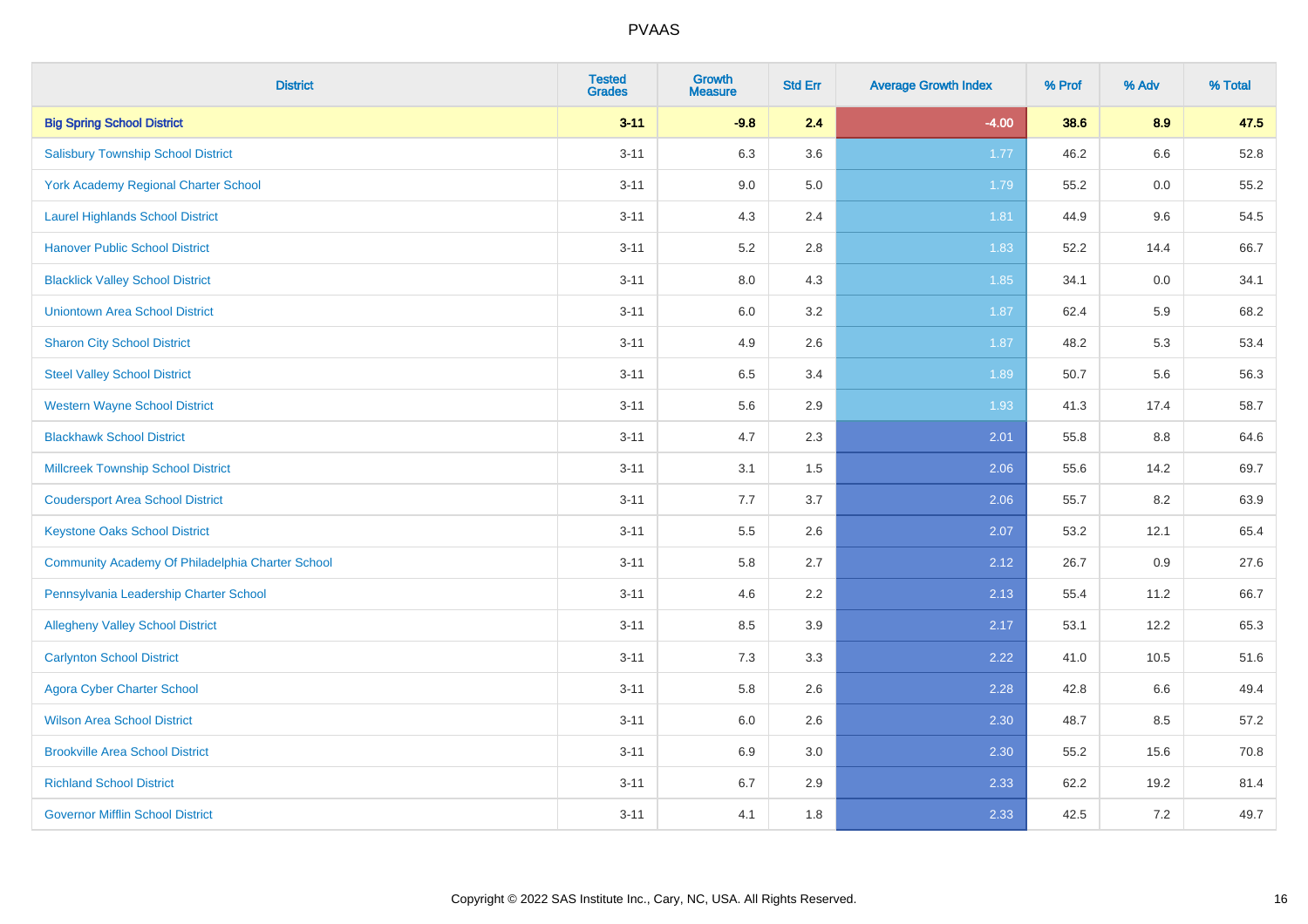| <b>District</b>                             | <b>Tested</b><br><b>Grades</b> | <b>Growth</b><br><b>Measure</b> | <b>Std Err</b> | <b>Average Growth Index</b> | % Prof | % Adv | % Total |
|---------------------------------------------|--------------------------------|---------------------------------|----------------|-----------------------------|--------|-------|---------|
| <b>Big Spring School District</b>           | $3 - 11$                       | $-9.8$                          | 2.4            | $-4.00$                     | 38.6   | 8.9   | 47.5    |
| <b>Franklin Area School District</b>        | $3 - 11$                       | 6.6                             | 2.8            | 2.34                        | 48.2   | 4.5   | 52.7    |
| <b>Hampton Township School District</b>     | $3 - 11$                       | 5.1                             | 2.2            | 2.35                        | 54.0   | 28.2  | 82.2    |
| <b>New Foundations Charter School</b>       | $3 - 11$                       | 5.4                             | 2.2            | 2.41                        | 47.2   | 2.5   | 49.8    |
| <b>Wattsburg Area School District</b>       | $3 - 11$                       | 6.5                             | 2.7            | 2.43                        | 42.7   | 7.6   | 50.3    |
| <b>Belle Vernon Area School District</b>    | $3 - 11$                       | 6.5                             | 2.6            | 2.44                        | 55.6   | 11.1  | 66.7    |
| Wilmington Area School District             | $3 - 11$                       | $7.5\,$                         | 3.0            | 2.48                        | 55.1   | 5.1   | 60.2    |
| <b>Shenandoah Valley School District</b>    | $3 - 11$                       | 9.7                             | 3.9            | 2.49                        | 28.3   | 5.0   | 33.3    |
| Northampton Area School District            | $3 - 11$                       | 4.0                             | 1.6            | 2.51                        | 52.3   | 10.8  | 63.1    |
| <b>Clarion Area School District</b>         | $3 - 11$                       | 10.3                            | 4.1            | 2.51                        | 45.4   | 14.6  | 60.0    |
| Renaissance Academy Charter School          | $3 - 11$                       | 8.3                             | 3.3            | 2.54                        | 45.6   | 22.8  | 68.4    |
| New Hope-Solebury School District           | $3 - 11$                       | 7.5                             | 2.9            | 2.57                        | 68.2   | 22.7  | 90.9    |
| <b>Penncrest School District</b>            | $3 - 11$                       | 5.7                             | 2.2            | 2.57                        | 47.2   | 7.1   | 54.3    |
| <b>Kennett Consolidated School District</b> | $3 - 11$                       | 4.8                             | 1.8            | 2.61                        | 52.5   | 10.7  | 63.2    |
| <b>Spring Grove Area School District</b>    | $3 - 11$                       | 5.6                             | 2.1            | 2.68                        | 55.1   | 15.0  | 70.1    |
| <b>Homer-Center School District</b>         | $3 - 11$                       | 9.7                             | 3.6            | 2.70                        | 45.1   | 17.2  | 62.3    |
| <b>Warwick School District</b>              | $3 - 11$                       | $5.2\,$                         | 1.9            | 2.76                        | 46.4   | 17.0  | 63.3    |
| <b>Peters Township School District</b>      | $3 - 11$                       | 5.0                             | 1.8            | 2.76                        | 59.8   | 26.1  | 85.9    |
| <b>Jenkintown School District</b>           | $3 - 11$                       | 12.5                            | 4.4            | 2.84                        | 54.6   | 29.6  | 84.1    |
| <b>Stroudsburg Area School District</b>     | $3 - 11$                       | 5.5                             | 1.9            | 2.88                        | 48.1   | 4.2   | 52.3    |
| <b>Hollidaysburg Area School District</b>   | $3 - 11$                       | 6.0                             | 2.1            | 2.88                        | 57.1   | 12.3  | 69.4    |
| Palmyra Area School District                | $3 - 11$                       | 5.6                             | 1.9            | 2.96                        | 56.4   | 15.6  | 72.0    |
| Montgomery Area School District             | $3 - 11$                       | 10.7                            | 3.6            | 2.96                        | 48.7   | 12.4  | 61.1    |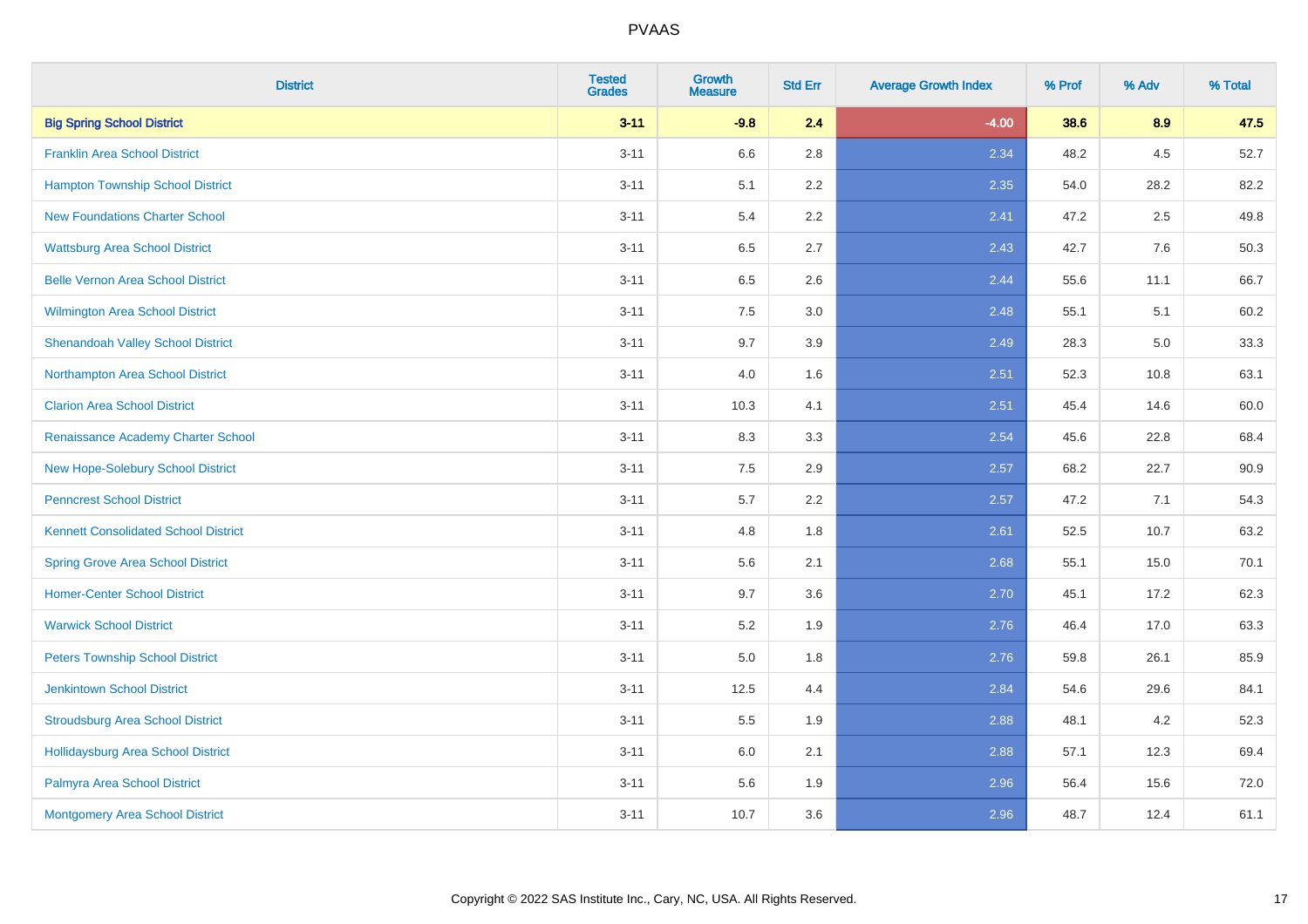| <b>District</b>                                | <b>Tested</b><br><b>Grades</b> | Growth<br><b>Measure</b> | <b>Std Err</b> | <b>Average Growth Index</b> | % Prof | % Adv | % Total |
|------------------------------------------------|--------------------------------|--------------------------|----------------|-----------------------------|--------|-------|---------|
| <b>Big Spring School District</b>              | $3 - 11$                       | $-9.8$                   | 2.4            | $-4.00$                     | 38.6   | 8.9   | 47.5    |
| <b>Neshaminy School District</b>               | $3 - 11$                       | 4.0                      | 1.3            | 3.02                        | 58.7   | 9.5   | 68.2    |
| Northeastern York School District              | $3 - 11$                       | 5.9                      | 2.0            | 3.03                        | 51.1   | 16.6  | 67.6    |
| Northern Cambria School District               | $3 - 11$                       | 10.0                     | 3.3            | 3.04                        | 47.4   | 5.1   | 52.6    |
| Saint Marys Area School District               | $3 - 11$                       | 7.8                      | 2.6            | 3.04                        | 57.0   | 8.2   | 65.2    |
| <b>Connellsville Area School District</b>      | $3 - 11$                       | 6.1                      | 2.0            | 3.05                        | 45.4   | 7.8   | 53.2    |
| <b>Ephrata Area School District</b>            | $3 - 11$                       | 5.6                      | 1.8            | 3.12                        | 54.7   | 9.5   | 64.2    |
| <b>Avon Grove Charter School</b>               | $3 - 11$                       | 9.0                      | 2.9            | 3.13                        | 58.8   | 16.7  | 75.5    |
| <b>Bethel Park School District</b>             | $3 - 11$                       | 5.6                      | 1.8            | 3.18                        | 65.3   | 18.6  | 83.9    |
| <b>Jamestown Area School District</b>          | $3 - 11$                       | 13.5                     | 4.2            | 3.19                        | 64.4   | 13.3  | 77.8    |
| <b>Sayre Area School District</b>              | $3 - 11$                       | 11.2                     | 3.5            | 3.20                        | 52.2   | 7.5   | 59.7    |
| <b>Wayne Highlands School District</b>         | $3 - 11$                       | 7.8                      | 2.4            | 3.23                        | 52.3   | 13.1  | 65.4    |
| <b>East Penn School District</b>               | $3 - 11$                       | 4.1                      | 1.3            | 3.27                        | 55.8   | 11.5  | 67.3    |
| Mechanicsburg Area School District             | $3 - 11$                       | 5.9                      | 1.8            | 3.29                        | 57.2   | 13.7  | 70.9    |
| <b>Central Dauphin School District</b>         | $3 - 11$                       | 4.4                      | 1.3            | 3.32                        | 53.3   | 7.4   | 60.7    |
| <b>Mastery Charter School - Hardy Williams</b> | $3 - 11$                       | 11.4                     | 3.4            | 3.33                        | 44.3   | 5.7   | 50.0    |
| Pennsylvania Virtual Charter School            | $3 - 11$                       | 11.8                     | 3.5            | 3.37                        | 56.5   | 11.1  | 67.6    |
| <b>School Lane Charter School</b>              | $3 - 11$                       | 12.4                     | 3.6            | 3.43                        | 59.1   | 9.8   | 68.9    |
| <b>Whitehall-Coplay School District</b>        | $3 - 11$                       | 6.1                      | 1.8            | 3.45                        | 49.3   | 7.4   | 56.6    |
| Hamburg Area School District                   | $3 - 11$                       | 8.9                      | 2.5            | 3.63                        | 43.5   | 8.2   | 51.7    |
| <b>Eastern York School District</b>            | $3 - 11$                       | 9.6                      | 2.6            | 3.71                        | 56.3   | 12.6  | 68.9    |
| <b>Midd-West School District</b>               | $3 - 11$                       | 10.3                     | 2.7            | 3.80                        | 58.0   | 13.4  | 71.4    |
| <b>Octorara Area School District</b>           | $3 - 11$                       | 9.1                      | 2.4            | 3.82                        | 52.1   | 8.5   | 60.6    |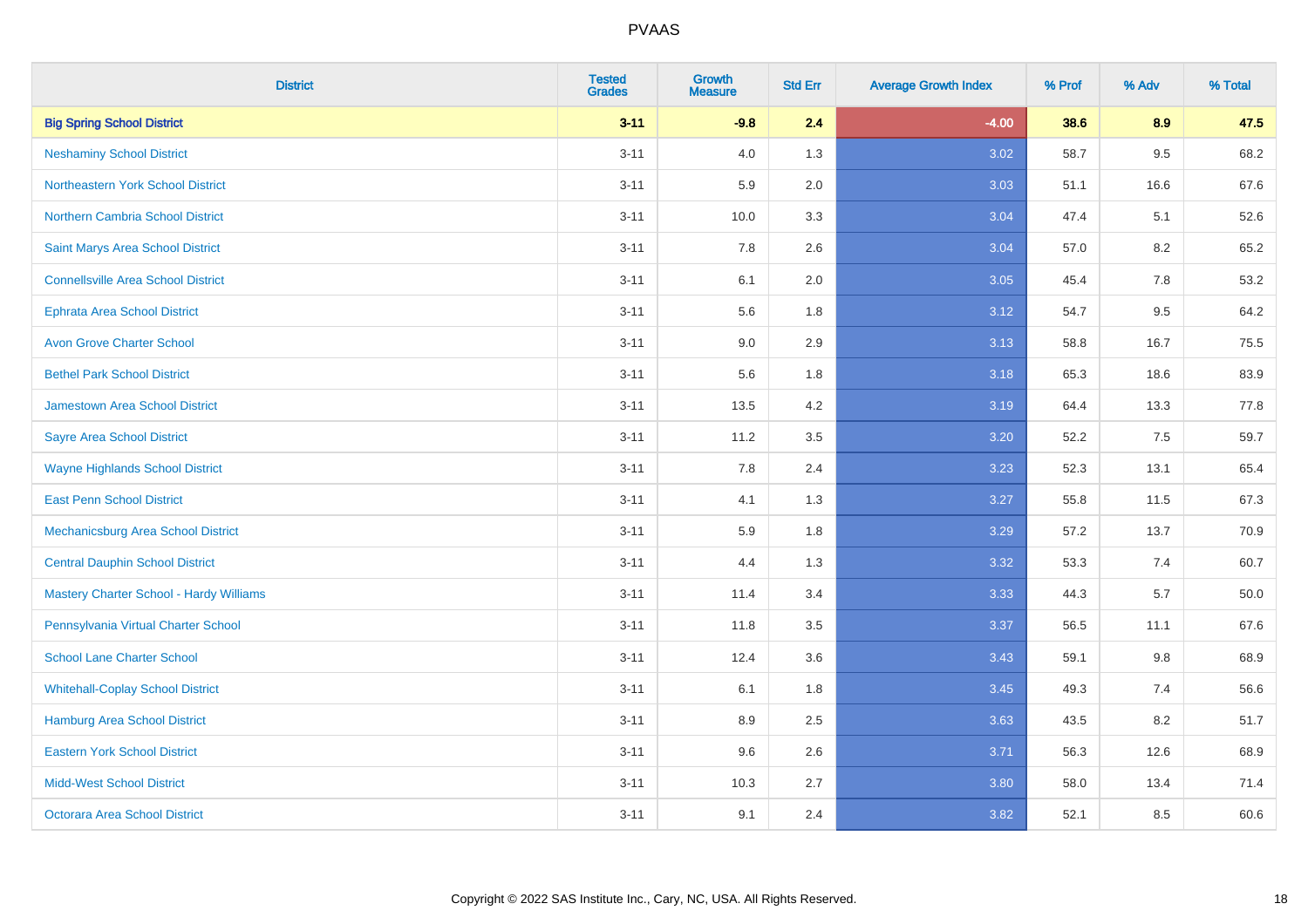| <b>District</b>                               | <b>Tested</b><br><b>Grades</b> | <b>Growth</b><br><b>Measure</b> | <b>Std Err</b> | <b>Average Growth Index</b> | % Prof | % Adv | % Total |
|-----------------------------------------------|--------------------------------|---------------------------------|----------------|-----------------------------|--------|-------|---------|
| <b>Big Spring School District</b>             | $3 - 11$                       | $-9.8$                          | 2.4            | $-4.00$                     | 38.6   | 8.9   | 47.5    |
| Eastern Lebanon County School District        | $3 - 11$                       | 8.6                             | 2.2            | 3.84                        | 48.8   | 11.4  | 60.3    |
| Lake-Lehman School District                   | $3 - 11$                       | 10.8                            | 2.7            | 3.93                        | 55.3   | 7.9   | 63.2    |
| <b>Greenwood School District</b>              | $3 - 11$                       | 15.9                            | 3.9            | 4.11                        | 50.0   | 25.0  | 75.0    |
| <b>Moon Area School District</b>              | $3 - 11$                       | 8.2                             | 1.9            | 4.25                        | 58.7   | 18.5  | 77.2    |
| <b>Parkland School District</b>               | $3 - 11$                       | 5.3                             | 1.2            | 4.30                        | 58.0   | 22.3  | 80.4    |
| <b>Iroquois School District</b>               | $3 - 11$                       | 13.1                            | 3.0            | 4.35                        | 48.2   | 7.8   | 56.0    |
| <b>Spring-Ford Area School District</b>       | $3 - 11$                       | 6.0                             | 1.3            | 4.46                        | 60.8   | 16.5  | 77.4    |
| Northern Bedford County School District       | $3 - 11$                       | 16.5                            | 3.6            | 4.58                        | 51.7   | 20.0  | 71.7    |
| <b>Littlestown Area School District</b>       | $3 - 11$                       | 11.4                            | 2.5            | 4.62                        | 55.2   | 10.4  | 65.6    |
| <b>Conestoga Valley School District</b>       | $3 - 11$                       | 8.7                             | 1.8            | 4.69                        | 60.3   | 13.5  | 73.8    |
| <b>Derry Area School District</b>             | $3 - 11$                       | 13.2                            | 2.8            | 4.69                        | 60.0   | 12.5  | 72.5    |
| <b>Fort Leboeuf School District</b>           | $3 - 11$                       | 11.7                            | 2.5            | 4.73                        | 48.5   | 21.1  | 69.6    |
| <b>Shippensburg Area School District</b>      | $3 - 11$                       | 9.3                             | 1.9            | 4.84                        | 53.1   | 10.2  | 63.3    |
| <b>York Suburban School District</b>          | $3 - 11$                       | 10.1                            | 2.1            | 4.91                        | 53.5   | 27.8  | 81.3    |
| <b>West Perry School District</b>             | $3 - 11$                       | 12.5                            | 2.5            | 4.99                        | 56.6   | 8.4   | 65.0    |
| <b>Cornwall-Lebanon School District</b>       | $3 - 11$                       | 8.3                             | 1.6            | 5.08                        | 47.2   | 8.4   | 55.6    |
| <b>Cocalico School District</b>               | $3 - 11$                       | 10.6                            | 2.0            | 5.18                        | 50.8   | 14.1  | 64.8    |
| <b>Haverford Township School District</b>     | $3 - 11$                       | 8.0                             | 1.5            | 5.27                        | 53.0   | 25.5  | 78.6    |
| <b>Fox Chapel Area School District</b>        | $3 - 11$                       | 9.8                             | 1.8            | 5.36                        | 56.6   | 28.6  | 85.2    |
| <b>Mifflin County School District</b>         | $3 - 11$                       | 9.1                             | 1.7            | 5.49                        | 47.1   | 6.7   | 53.8    |
| <b>Unionville-Chadds Ford School District</b> | $3 - 11$                       | 17.1                            | 3.1            | 5.51                        | 68.1   | 13.2  | 81.3    |
| <b>Mountain View School District</b>          | $3 - 11$                       | 20.9                            | 3.5            | 5.91                        | 57.8   | 20.3  | 78.1    |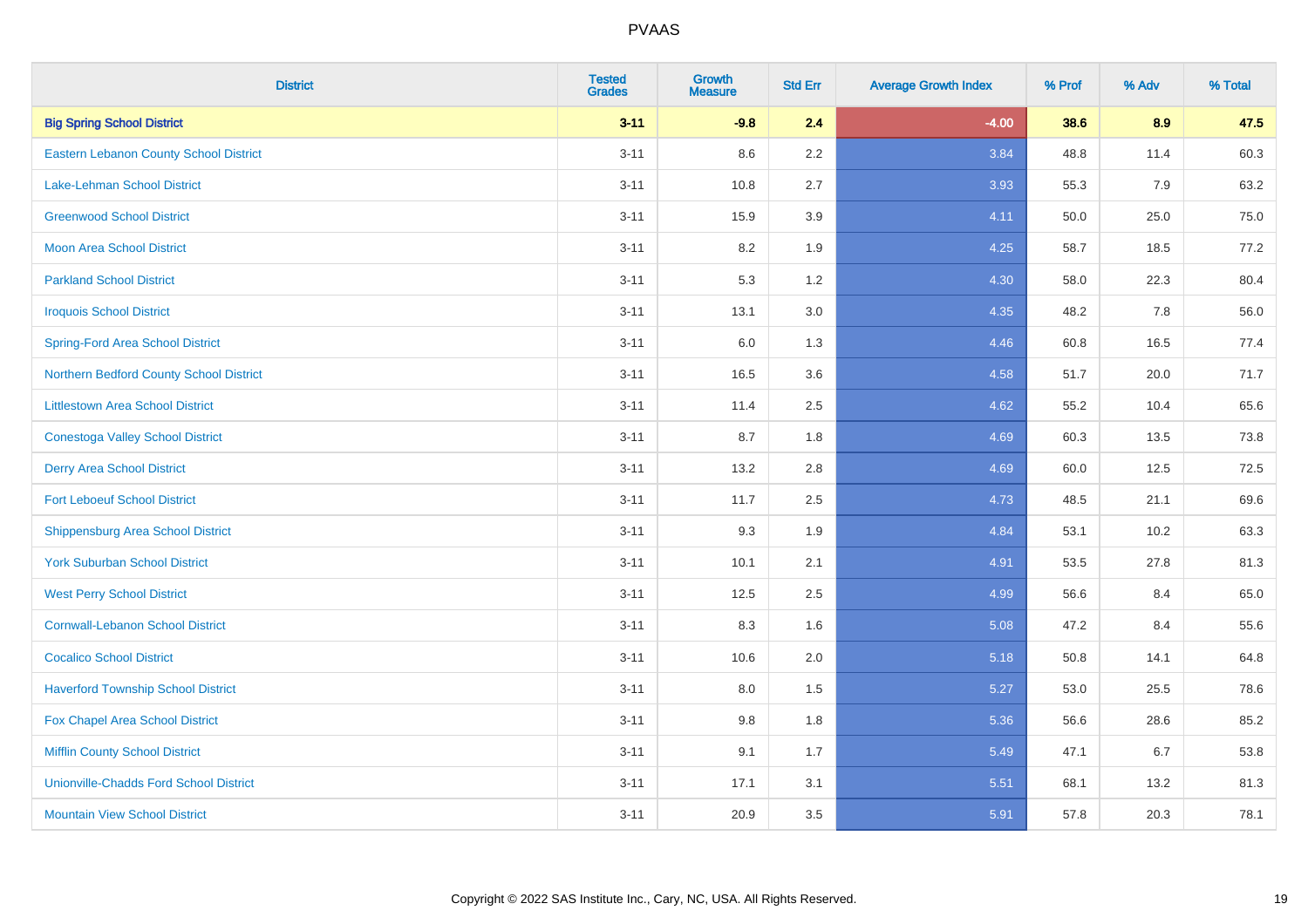| <b>District</b>                             | <b>Tested</b><br><b>Grades</b> | Growth<br><b>Measure</b> | <b>Std Err</b> | <b>Average Growth Index</b> | % Prof | % Adv | % Total |
|---------------------------------------------|--------------------------------|--------------------------|----------------|-----------------------------|--------|-------|---------|
| <b>Big Spring School District</b>           | $3 - 11$                       | $-9.8$                   | 2.4            | $-4.00$                     | 38.6   | 8.9   | 47.5    |
| <b>Saucon Valley School District</b>        | $3 - 11$                       | 14.7                     | 2.5            | 5.98                        | 48.7   | 20.2  | 69.0    |
| <b>Abington Heights School District</b>     | $3 - 11$                       | 13.5                     | 2.2            | 6.27                        | 58.3   | 16.2  | 74.5    |
| <b>Pine-Richland School District</b>        | $3 - 11$                       | 11.5                     | 1.8            | 6.31                        | 60.6   | 24.4  | 85.0    |
| <b>Deer Lakes School District</b>           | $3 - 11$                       | 17.0                     | 2.7            | 6.32                        | 61.5   | 16.4  | 77.9    |
| <b>Hazleton Area School District</b>        | $3 - 11$                       | 9.6                      | 1.4            | 6.77                        | 45.0   | 7.8   | 52.9    |
| <b>Southern York County School District</b> | $3 - 11$                       | 14.2                     | 2.1            | 6.91                        | 55.1   | 18.1  | 73.1    |
| <b>Delaware Valley School District</b>      | $3 - 11$                       | 12.6                     | 1.8            | 6.93                        | 55.2   | 16.2  | 71.4    |
| <b>Reading School District</b>              | $3 - 11$                       | 10.1                     | 1.4            | 7.25                        | 24.7   | 2.4   | 27.2    |
| <b>Valley View School District</b>          | $3 - 11$                       | 18.1                     | 2.4            | 7.42                        | 53.7   | 14.7  | 68.4    |
| Pennsylvania Cyber Charter School           | $3 - 11$                       | 11.6                     | 1.5            | 7.54                        | 46.3   | 5.0   | 51.3    |
| <b>Upper Merion Area School District</b>    | $3 - 11$                       | 15.3                     | 2.0            | 7.62                        | 59.3   | 19.3  | 78.6    |
| <b>Council Rock School District</b>         | $3 - 11$                       | 8.9                      | 1.2            | 7.65                        | 62.8   | 16.6  | 79.4    |
| <b>Penn-Trafford School District</b>        | $3 - 11$                       | 13.4                     | 1.7            | 7.87                        | 62.3   | 21.9  | 84.2    |
| <b>Pennsbury School District</b>            | $3 - 11$                       | 11.7                     | 1.5            | 7.90                        | 60.1   | 21.3  | 81.3    |
| <b>Great Valley School District</b>         | $3 - 11$                       | 15.0                     | 1.9            | 7.98                        | 50.0   | 35.0  | 85.0    |
| Northern York County School District        | $3 - 11$                       | 15.6                     | 2.0            | 7.98                        | 57.4   | 11.5  | 68.8    |
| <b>Springfield School District</b>          | $3 - 11$                       | 13.8                     | 1.7            | 7.99                        | 60.9   | 21.5  | 82.4    |
| <b>Bethlehem Area School District</b>       | $3 - 11$                       | 9.3                      | 1.1            | 8.15                        | 44.7   | 12.0  | 56.7    |
| <b>Colonial School District</b>             | $3 - 11$                       | 14.0                     | 1.7            | 8.21                        | 60.2   | 19.6  | 79.8    |
| <b>Souderton Area School District</b>       | $3 - 11$                       | 12.4                     | 1.5            | 8.28                        | 61.7   | 15.2  | 76.9    |
| <b>North Penn School District</b>           | $3 - 11$                       | 9.1                      | 1.1            | 8.36                        | 55.8   | 17.0  | 72.8    |
| <b>Dallastown Area School District</b>      | $3 - 11$                       | 13.5                     | 1.5            | 8.84                        | 56.0   | 17.9  | 73.8    |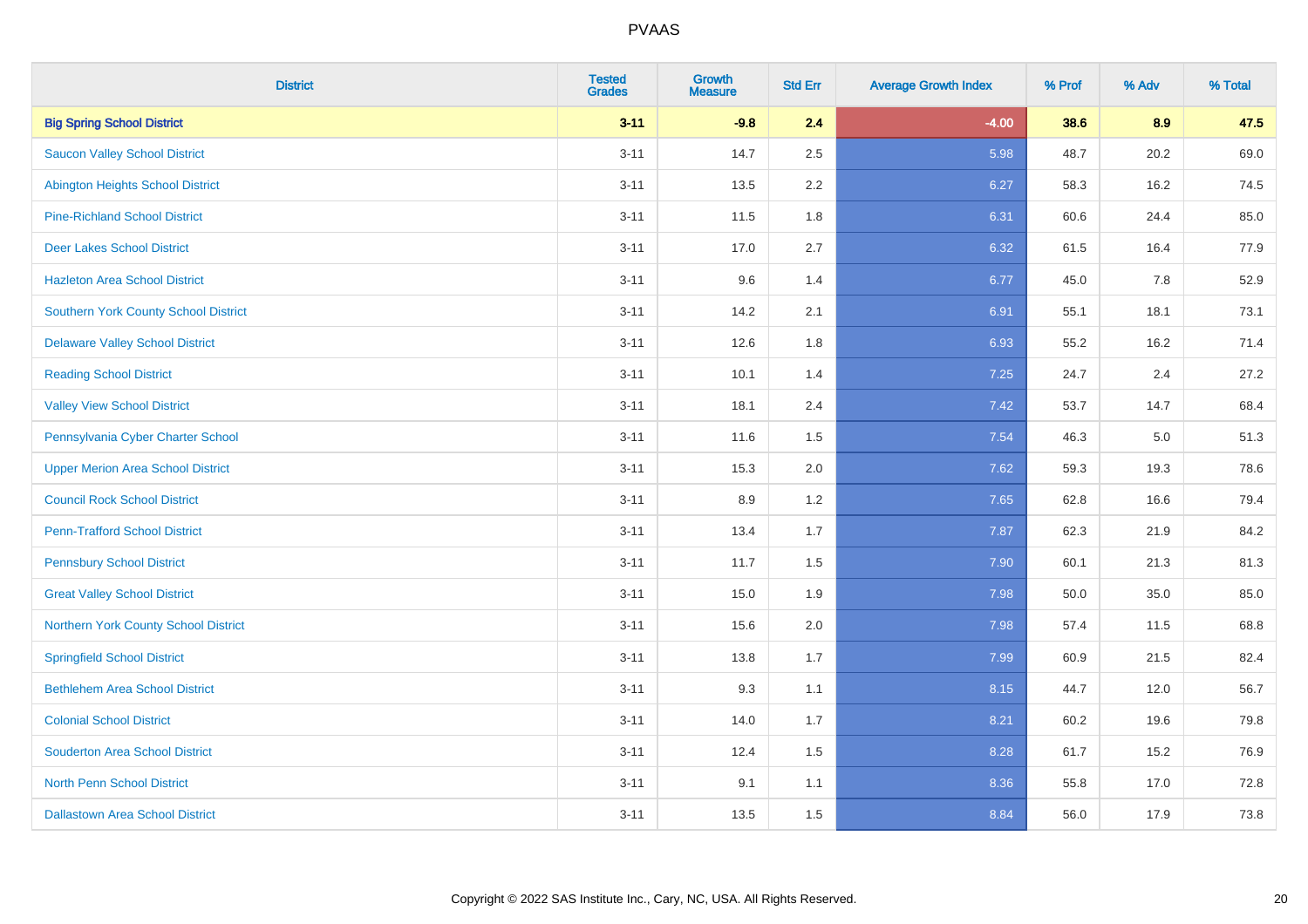| <b>District</b>                           | <b>Tested</b><br><b>Grades</b> | Growth<br><b>Measure</b> | <b>Std Err</b> | <b>Average Growth Index</b> | % Prof | % Adv   | % Total |
|-------------------------------------------|--------------------------------|--------------------------|----------------|-----------------------------|--------|---------|---------|
| <b>Big Spring School District</b>         | $3 - 11$                       | $-9.8$                   | 2.4            | $-4.00$                     | 38.6   | 8.9     | 47.5    |
| <b>Norwin School District</b>             | $3 - 11$                       | 18.0                     | 1.7            | 10.37                       | 58.5   | 27.0    | 85.4    |
| <b>West Chester Area School District</b>  | $3 - 11$                       | 12.6                     | 1.2            | 10.38                       | 66.8   | 20.2    | 87.0    |
| <b>Upper Saint Clair School District</b>  | $3 - 11$                       | 18.5                     | 1.7            | 10.65                       | 61.8   | 30.1    | 91.9    |
| Downingtown Area School District          | $3 - 11$                       | 12.1                     | 1.1            | 10.67                       | 60.0   | 23.5    | 83.6    |
| <b>Upper Perkiomen School District</b>    | $3 - 11$                       | 22.1                     | 2.1            | 10.74                       | 57.7   | 13.2    | 70.9    |
| <b>North Allegheny School District</b>    | $3 - 11$                       | 17.4                     | 1.3            | 13.52                       | 59.5   | 28.1    | 87.6    |
| <b>State College Area School District</b> | $3 - 11$                       | 20.5                     | 1.4            | 14.33                       | 58.0   | 25.9    | 84.0    |
| <b>Lower Merion School District</b>       | $3 - 11$                       | 19.0                     | 1.3            | 14.93                       | 55.6   | 29.9    | 85.5    |
| <b>York City School District</b>          | $3 - 12$                       | $-28.9$                  | 2.1            | $-13.59$                    | 6.0    | 0.3     | $6.2\,$ |
| <b>Lancaster School District</b>          | $3 - 12$                       | $-15.8$                  | 1.5            | $-10.90$                    | 14.6   | 2.3     | 16.9    |
| <b>Erie City School District</b>          | $3 - 12$                       | $-14.5$                  | 1.6            | $-9.26$                     | 25.4   | 3.0     | 28.4    |
| Norristown Area School District           | $3 - 12$                       | $-12.8$                  | 1.6            | $-7.98$                     | 23.5   | 2.3     | 25.7    |
| <b>Tulpehocken Area School District</b>   | $3 - 12$                       | $-13.7$                  | 2.8            | $-4.81$                     | 36.7   | 2.8     | 39.4    |
| <b>Penns Manor Area School District</b>   | $3 - 12$                       | $-17.0$                  | 3.7            | $-4.52$                     | 29.7   | 3.1     | 32.8    |
| <b>Annville-Cleona School District</b>    | $3 - 12$                       | $-12.1$                  | 2.7            | $-4.46$                     | 34.9   | $7.8\,$ | 42.6    |
| Lampeter-Strasburg School District        | $3 - 12$                       | $-8.6$                   | 2.0            | $-4.33$                     | 55.1   | 9.8     | 64.8    |
| <b>West Mifflin Area School District</b>  | $3 - 12$                       | $-12.3$                  | 2.9            | $-4.22$                     | 39.7   | 10.3    | 50.0    |
| Catasauqua Area School District           | $3 - 12$                       | $-12.1$                  | 3.0            | $-4.00$                     | 36.8   | 7.6     | 44.3    |
| <b>Bradford Area School District</b>      | $3 - 12$                       | $-9.3$                   | 2.4            | $-3.87$                     | 45.8   | 8.3     | 54.2    |
| Northern Lehigh School District           | $3 - 12$                       | $-10.4$                  | 2.7            | $-3.82$                     | 28.0   | 9.3     | 37.3    |
| <b>Interboro School District</b>          | $3 - 12$                       | $-7.3$                   | 2.1            | $-3.43$                     | 46.6   | 4.8     | 51.4    |
| <b>Tamaqua Area School District</b>       | $3 - 12$                       | $-8.2$                   | 2.5            | $-3.24$                     | 44.5   | 1.9     | 46.4    |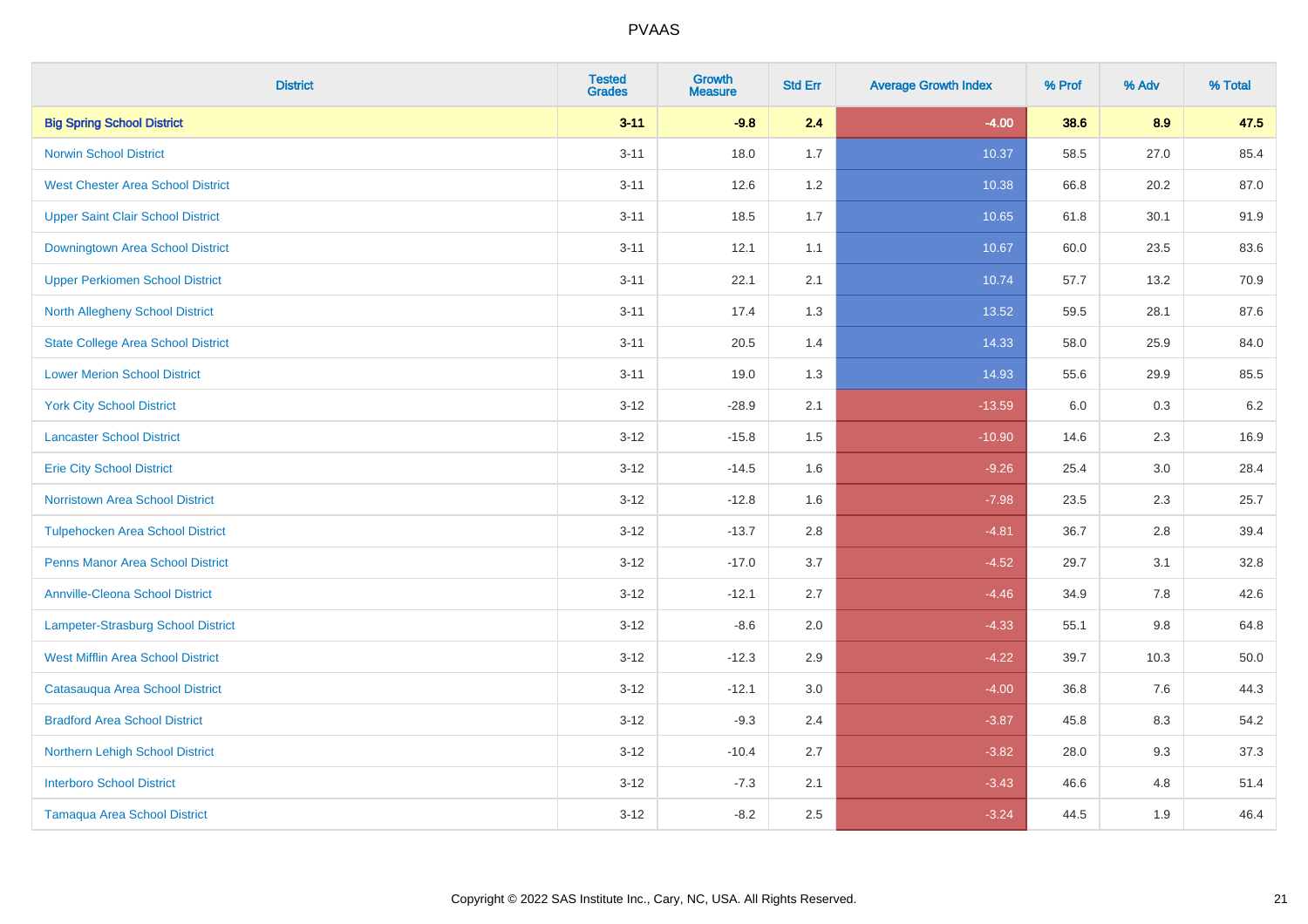| <b>District</b>                                 | <b>Tested</b><br><b>Grades</b> | <b>Growth</b><br><b>Measure</b> | <b>Std Err</b> | <b>Average Growth Index</b> | % Prof | % Adv   | % Total |
|-------------------------------------------------|--------------------------------|---------------------------------|----------------|-----------------------------|--------|---------|---------|
| <b>Big Spring School District</b>               | $3 - 11$                       | $-9.8$                          | 2.4            | $-4.00$                     | 38.6   | 8.9     | 47.5    |
| <b>Waynesboro Area School District</b>          | $3 - 12$                       | $-6.1$                          | 1.9            | $-3.20$                     | 50.0   | 6.8     | 56.8    |
| <b>Conneaut School District</b>                 | $3 - 12$                       | $-7.5$                          | 2.6            | $-2.91$                     | 38.4   | 7.4     | 45.8    |
| <b>Easton Area School District</b>              | $3 - 12$                       | $-4.1$                          | 1.4            | $-2.91$                     | 39.9   | 4.0     | 43.9    |
| <b>Union City Area School District</b>          | $3 - 12$                       | $-10.2$                         | 3.6            | $-2.87$                     | 42.9   | 3.2     | 46.0    |
| <b>Northern Potter School District</b>          | $3 - 12$                       | $-13.1$                         | 4.6            | $-2.84$                     | 37.5   | $0.0\,$ | 37.5    |
| <b>Quakertown Community School District</b>     | $3 - 12$                       | $-4.4$                          | 1.6            | $-2.70$                     | 56.5   | 10.0    | 66.6    |
| <b>New Castle Area School District</b>          | $3 - 12$                       | $-6.4$                          | 2.4            | $-2.66$                     | 32.5   | 4.3     | 36.8    |
| Northern Tioga School District                  | $3 - 12$                       | $-7.5$                          | 2.8            | $-2.64$                     | 54.0   | 1.2     | 55.2    |
| Juniata County School District                  | $3 - 12$                       | $-4.9$                          | 2.1            | $-2.26$                     | 38.5   | 2.9     | 41.4    |
| <b>Keystone Education Center Charter School</b> | $3 - 12$                       | $-12.9$                         | 5.9            | $-2.19$                     | 28.0   | 0.0     | 28.0    |
| Susquehanna Township School District            | $3 - 12$                       | $-5.8$                          | 2.7            | $-2.17$                     | 36.0   | 5.6     | 41.6    |
| <b>Forest City Regional School District</b>     | $3 - 12$                       | $-6.0$                          | 3.0            | $-1.96$                     | 44.1   | 0.0     | 44.1    |
| <b>Central Columbia School District</b>         | $3 - 12$                       | $-4.8$                          | 2.6            | $-1.86$                     | 53.7   | 14.8    | 68.5    |
| <b>Brownsville Area School District</b>         | $3 - 12$                       | $-7.2$                          | 3.9            | $-1.83$                     | 34.4   | 6.1     | 40.5    |
| <b>Old Forge School District</b>                | $3 - 12$                       | $-5.9$                          | 3.4            | $-1.73$                     | 52.9   | 7.1     | 60.0    |
| <b>Twin Valley School District</b>              | $3 - 12$                       | $-3.6$                          | 2.1            | $-1.69$                     | 49.6   | 7.1     | 56.8    |
| <b>Pottstown School District</b>                | $3 - 12$                       | $-4.0$                          | 2.4            | $-1.68$                     | 29.8   | 1.2     | 31.0    |
| <b>Bristol Borough School District</b>          | $3 - 12$                       | $-4.3$                          | 3.4            | $-1.27$                     | 39.7   | 1.3     | 41.0    |
| <b>Apollo-Ridge School District</b>             | $3 - 12$                       | $-4.7$                          | 3.7            | $-1.24$                     | 50.0   | 10.0    | 60.0    |
| <b>Scranton School District</b>                 | $3 - 12$                       | $-2.9$                          | 2.4            | $-1.22$                     | 45.6   | 3.6     | 49.1    |
| <b>Chestnut Ridge School District</b>           | $3 - 12$                       | $-3.4$                          | 2.9            | $-1.17$                     | 46.6   | 5.8     | 52.4    |
| <b>Conemaugh Township Area School District</b>  | $3 - 12$                       | $-3.7$                          | 3.4            | $-1.09$                     | 53.8   | 17.6    | 71.4    |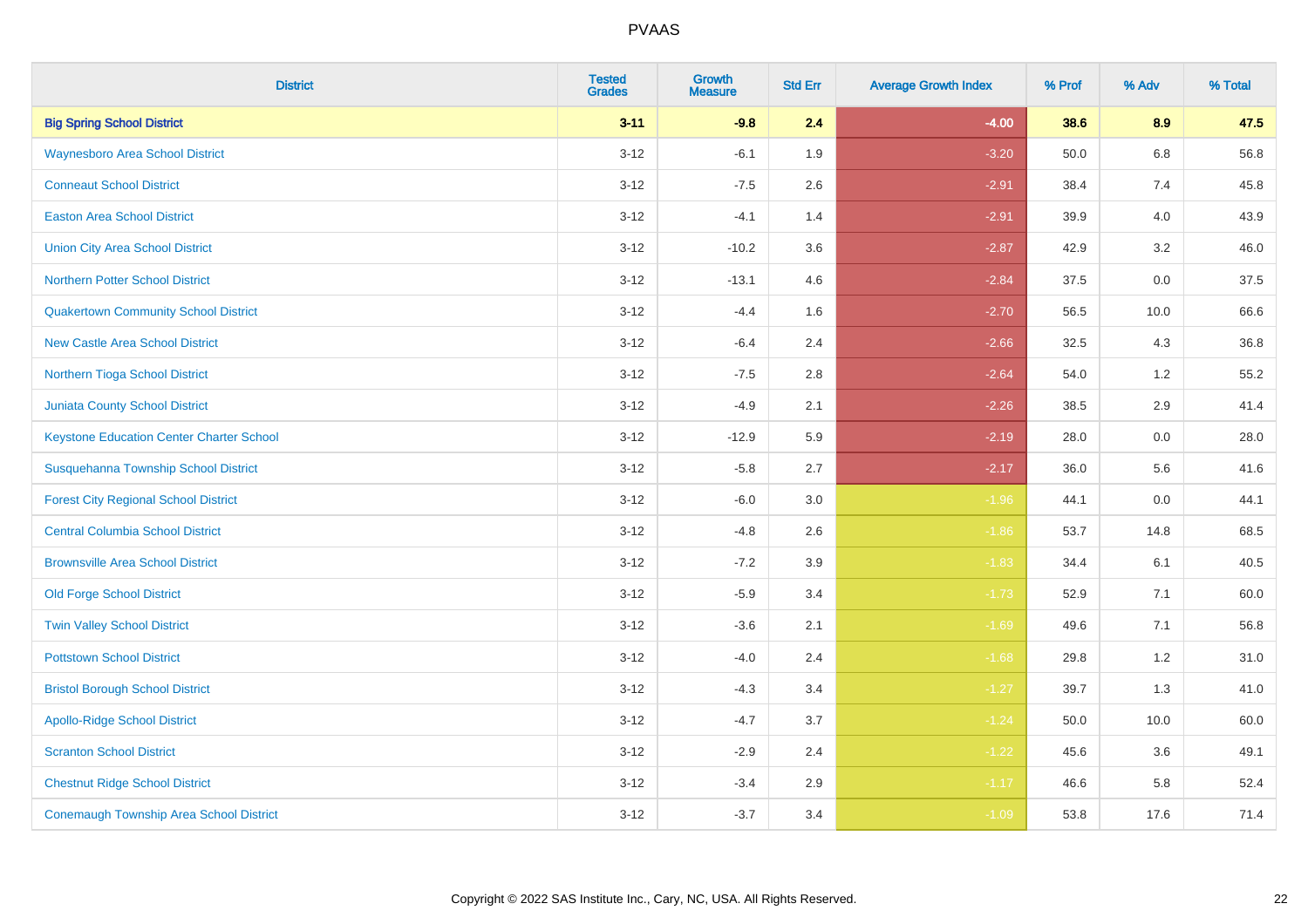| <b>District</b>                               | <b>Tested</b><br><b>Grades</b> | Growth<br><b>Measure</b> | <b>Std Err</b> | <b>Average Growth Index</b> | % Prof | % Adv | % Total |
|-----------------------------------------------|--------------------------------|--------------------------|----------------|-----------------------------|--------|-------|---------|
| <b>Big Spring School District</b>             | $3 - 11$                       | $-9.8$                   | 2.4            | $-4.00$                     | 38.6   | 8.9   | 47.5    |
| <b>Columbia Borough School District</b>       | $3 - 12$                       | $-3.1$                   | 3.5            | $-0.89$                     | 29.5   | 1.9   | 31.4    |
| <b>Conemaugh Valley School District</b>       | $3 - 12$                       | $-3.2$                   | 4.1            | $-0.78$                     | 48.2   | 5.6   | 53.7    |
| <b>Turkeyfoot Valley Area School District</b> | $3 - 12$                       | $-4.3$                   | 5.6            | $-0.76$                     | 22.0   | 5.1   | 27.1    |
| <b>Clarion-Limestone Area School District</b> | $3 - 12$                       | $-2.5$                   | 4.1            | $-0.60$                     | 56.8   | 6.8   | 63.6    |
| <b>Manheim Township School District</b>       | $3 - 12$                       | $-0.9$                   | 1.6            | $-0.58$                     | 53.2   | 15.5  | 68.7    |
| <b>Elizabethtown Area School District</b>     | $3 - 12$                       | $-0.9$                   | 1.9            | $-0.47$                     | 50.0   | 11.2  | 61.2    |
| <b>Conewago Valley School District</b>        | $3 - 12$                       | $-0.9$                   | 2.0            | $-0.45$                     | 51.7   | 9.6   | 61.3    |
| <b>Bangor Area School District</b>            | $3 - 12$                       | $-0.9$                   | 2.0            | $-0.43$                     | 44.3   | 4.7   | 49.0    |
| <b>Panther Valley School District</b>         | $3 - 12$                       | $-0.6$                   | 3.3            | $-0.19$                     | 47.9   | 4.3   | 52.1    |
| <b>Millville Area School District</b>         | $3 - 12$                       | $-0.9$                   | 4.7            | $-0.18$                     | 51.4   | 5.4   | 56.8    |
| <b>Kutztown Area School District</b>          | $3 - 12$                       | $-0.2$                   | 3.2            | $-0.05$                     | 55.4   | 13.3  | 68.7    |
| <b>Avella Area School District</b>            | $3 - 12$                       | $-0.3$                   | 4.7            | $-0.05$                     | 49.3   | 14.5  | 63.8    |
| <b>Smethport Area School District</b>         | $3 - 12$                       | 0.6                      | 3.9            | 0.15                        | 37.0   | 1.8   | 38.9    |
| <b>Wyomissing Area School District</b>        | $3 - 12$                       | $0.8\,$                  | 2.6            | 0.33                        | 55.7   | 17.6  | 73.3    |
| <b>Tussey Mountain School District</b>        | $3 - 12$                       | 1.5                      | 3.7            | 0.40                        | 38.6   | 1.8   | 40.4    |
| <b>Newport School District</b>                | $3 - 12$                       | 1.4                      | 3.5            | 0.41                        | 51.5   | 10.3  | 61.8    |
| <b>Roberto Clemente Charter School</b>        | $3 - 12$                       | 2.2                      | 4.9            | 0.45                        | 27.5   | 5.0   | 32.5    |
| <b>Purchase Line School District</b>          | $3 - 12$                       | 1.7                      | 3.5            | 0.47                        | 43.1   | 5.4   | 48.5    |
| <b>Radnor Township School District</b>        | $3 - 12$                       | $1.0\,$                  | 2.1            | 0.50                        | 65.0   | 23.2  | 88.2    |
| <b>Union School District</b>                  | $3 - 12$                       | 2.3                      | 4.2            | 0.54                        | 32.6   | 7.0   | 39.5    |
| <b>Camp Hill School District</b>              | $3 - 12$                       | 2.3                      | 3.0            | 0.78                        | 53.6   | 17.5  | 71.1    |
| North Clarion County School District          | $3 - 12$                       | 3.7                      | 4.3            | 0.85                        | 67.5   | 15.0  | 82.5    |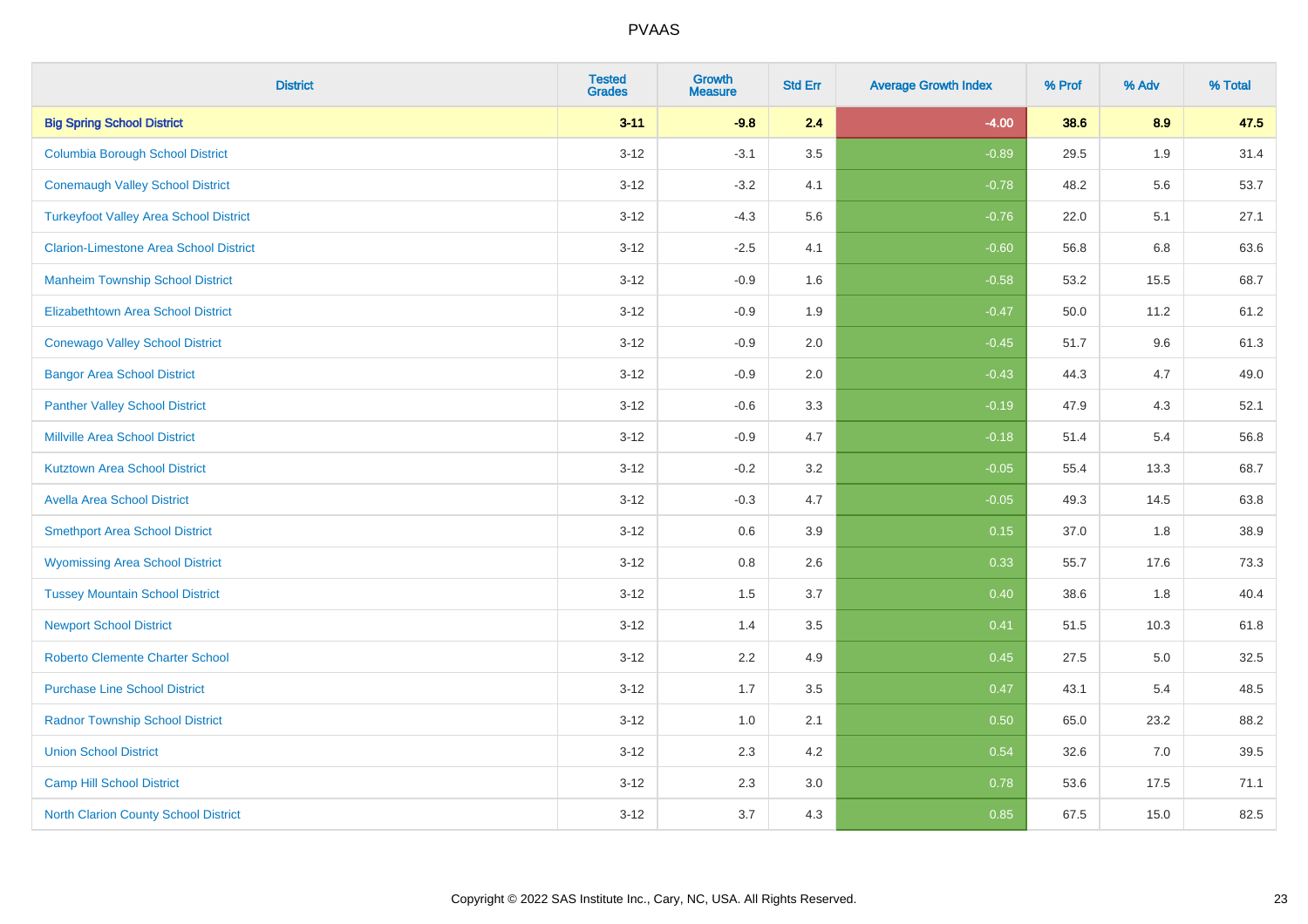| <b>District</b>                                        | <b>Tested</b><br><b>Grades</b> | <b>Growth</b><br><b>Measure</b> | <b>Std Err</b> | <b>Average Growth Index</b> | % Prof | % Adv | % Total |
|--------------------------------------------------------|--------------------------------|---------------------------------|----------------|-----------------------------|--------|-------|---------|
| <b>Big Spring School District</b>                      | $3 - 11$                       | $-9.8$                          | 2.4            | $-4.00$                     | 38.6   | 8.9   | 47.5    |
| <b>Woodland Hills School District</b>                  | $3 - 12$                       | 3.2                             | 2.6            | 1.22                        | 31.4   | 3.6   | 35.0    |
| <b>Donegal School District</b>                         | $3 - 12$                       | 3.1                             | 2.4            | 1.29                        | 60.6   | 9.1   | 69.7    |
| <b>West York Area School District</b>                  | $3 - 12$                       | 3.2                             | 2.3            | 1.38                        | 53.8   | 4.4   | 58.2    |
| <b>Loyalsock Township School District</b>              | $3 - 12$                       | 4.2                             | 2.8            | 1.47                        | 54.3   | 2.1   | 56.4    |
| <b>Hermitage School District</b>                       | $3 - 12$                       | $3.8\,$                         | 2.4            | 1.60                        | 57.5   | 9.3   | 66.8    |
| <b>Oswayo Valley School District</b>                   | $3 - 12$                       | 8.5                             | 5.0            | 1.68                        | 50.0   | 16.7  | 66.7    |
| <b>Pottsville Area School District</b>                 | $3 - 12$                       | 4.4                             | 2.3            | 1.94                        | 44.8   | 5.4   | 50.2    |
| <b>West Allegheny School District</b>                  | $3 - 12$                       | 4.0                             | 2.1            | 1.96                        | 63.1   | 15.7  | 78.8    |
| Altoona Area School District                           | $3 - 12$                       | 3.3                             | 1.6            | 1.99                        | 47.7   | 8.2   | 55.9    |
| <b>Chester Charter Scholars Academy Charter School</b> | $3 - 12$                       | 8.4                             | 4.1            | 2.03                        | 23.4   | 0.0   | 23.4    |
| <b>South Western School District</b>                   | $3 - 12$                       | 3.9                             | 1.9            | 2.08                        | 60.2   | 8.1   | 68.3    |
| <b>Grove City Area School District</b>                 | $3 - 12$                       | 5.1                             | 2.4            | 2.09                        | 36.4   | 16.5  | 52.8    |
| <b>Eastern Lancaster County School District</b>        | $3 - 12$                       | 4.5                             | 2.2            | 2.09                        | 46.3   | 11.4  | 57.6    |
| Pennsylvania Distance Learning Charter School          | $3 - 12$                       | 9.3                             | 4.2            | 2.22                        | 42.2   | 3.1   | 45.3    |
| Lincoln Leadership Academy Charter School              | $3 - 12$                       | 14.2                            | 6.4            | 2.22                        | 23.5   | 0.0   | 23.5    |
| People For People Charter School                       | $3 - 12$                       | 13.3                            | 5.5            | 2.43                        | 13.5   | 0.0   | 13.5    |
| <b>Wyalusing Area School District</b>                  | $3 - 12$                       | $8.8\,$                         | 3.3            | 2.68                        | 54.6   | 11.7  | 66.2    |
| <b>Hempfield Area School District</b>                  | $3 - 12$                       | 4.6                             | 1.6            | 2.86                        | 53.5   | 20.1  | 73.6    |
| Daniel Boone Area School District                      | $3 - 12$                       | 5.7                             | 2.0            | 2.88                        | 51.0   | 11.5  | 62.6    |
| <b>Dover Area School District</b>                      | $3-12$                         | 6.0                             | 2.1            | 2.94                        | 52.2   | 6.0   | 58.2    |
| <b>Cranberry Area School District</b>                  | $3 - 12$                       | 9.2                             | 3.0            | 3.04                        | 47.5   | 10.2  | 57.6    |
| Ambridge Area School District                          | $3 - 12$                       | 9.1                             | 2.6            | 3.46                        | 50.4   | 10.7  | 61.1    |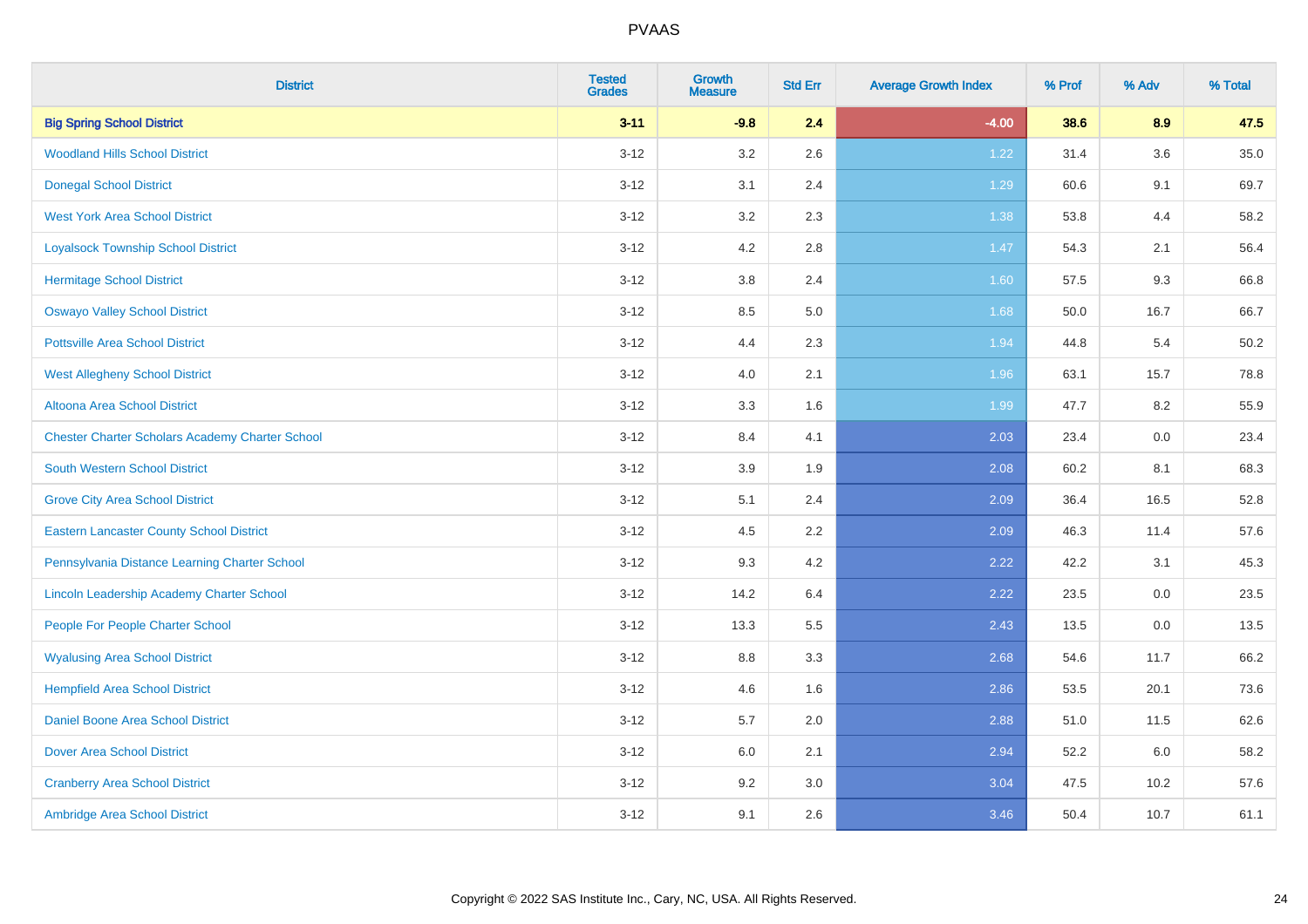| <b>District</b>                               | <b>Tested</b><br><b>Grades</b> | <b>Growth</b><br><b>Measure</b> | <b>Std Err</b> | <b>Average Growth Index</b> | % Prof | % Adv   | % Total |
|-----------------------------------------------|--------------------------------|---------------------------------|----------------|-----------------------------|--------|---------|---------|
| <b>Big Spring School District</b>             | $3 - 11$                       | $-9.8$                          | 2.4            | $-4.00$                     | 38.6   | 8.9     | 47.5    |
| Pen Argyl Area School District                | $3 - 12$                       | 9.2                             | 2.7            | 3.46                        | 50.0   | 12.6    | 62.6    |
| Selinsgrove Area School District              | $3-12$                         | 8.3                             | 2.3            | 3.54                        | 56.8   | 10.0    | 66.8    |
| <b>West Shore School District</b>             | $3 - 12$                       | $5.0\,$                         | 1.4            | 3.59                        | 54.2   | 9.4     | 63.6    |
| <b>Mckeesport Area School District</b>        | $3 - 12$                       | 9.0                             | 2.4            | 3.72                        | 31.0   | 4.5     | 35.5    |
| <b>Allentown City School District</b>         | $3-12$                         | 5.3                             | 1.4            | 3.88                        | 25.3   | 2.7     | 28.0    |
| <b>William Penn School District</b>           | $3 - 12$                       | 8.3                             | 2.1            | 3.99                        | 35.6   | $3.0\,$ | 38.7    |
| <b>Greater Nanticoke Area School District</b> | $3 - 12$                       | 11.2                            | 2.8            | 4.01                        | 38.0   | 12.4    | 50.4    |
| <b>Montoursville Area School District</b>     | $3-12$                         | 10.8                            | 2.5            | 4.24                        | 44.6   | 20.1    | 64.8    |
| Pocono Mountain School District               | $3 - 12$                       | 6.8                             | 1.5            | 4.62                        | 45.8   | 5.0     | 50.7    |
| <b>Upper Darby School District</b>            | $3-12$                         | 6.9                             | 1.5            | 4.62                        | 45.0   | 6.7     | 51.7    |
| Penns Valley Area School District             | $3-12$                         | 14.0                            | 2.9            | 4.80                        | 41.9   | 23.1    | 65.0    |
| <b>Wilson School District</b>                 | $3 - 12$                       | 8.8                             | 1.5            | 5.96                        | 52.6   | 14.6    | 67.2    |
| <b>Ridley School District</b>                 | $3-12$                         | 10.0                            | 1.6            | 6.10                        | 45.6   | 8.2     | 53.8    |
| <b>Central York School District</b>           | $3-12$                         | 12.3                            | 1.7            | 7.20                        | 55.5   | 11.5    | 67.0    |
| <b>Tyrone Area School District</b>            | $3 - 12$                       | 19.7                            | 2.5            | 7.87                        | 60.4   | 16.7    | 77.1    |
| <b>Upper Dublin School District</b>           | $3-12$                         | 15.4                            | 1.8            | 8.53                        | 60.8   | 24.8    | 85.6    |
| Philadelphia City School District             | $3-12$                         | 7.5                             | 0.6            | 12.64                       | 38.4   | 7.0     | 45.4    |
| <b>Cumberland Valley School District</b>      | $3 - 12$                       | 18.5                            | 1.3            | 14.64                       | 60.7   | 23.4    | 84.1    |
| Esperanza Academy Charter School              | $4 - 11$                       | 4.0                             | 2.5            | 1.61                        | 32.4   | 0.7     | 33.1    |
| Mastery Charter School - Pickett Campus       | $6 - 10$                       | 5.6                             | 5.7            | 1.00                        | 27.8   | 0.0     | 27.8    |
| <b>Innovative Arts Academy Charter School</b> | $6 - 11$                       | $-9.1$                          | 3.7            | $-2.44$                     | 9.5    | 0.0     | 9.5     |
| La Academia Partnership Charter School        | $6 - 11$                       | $-11.0$                         | 4.7            | $-2.34$                     | 6.8    | 0.0     | 6.8     |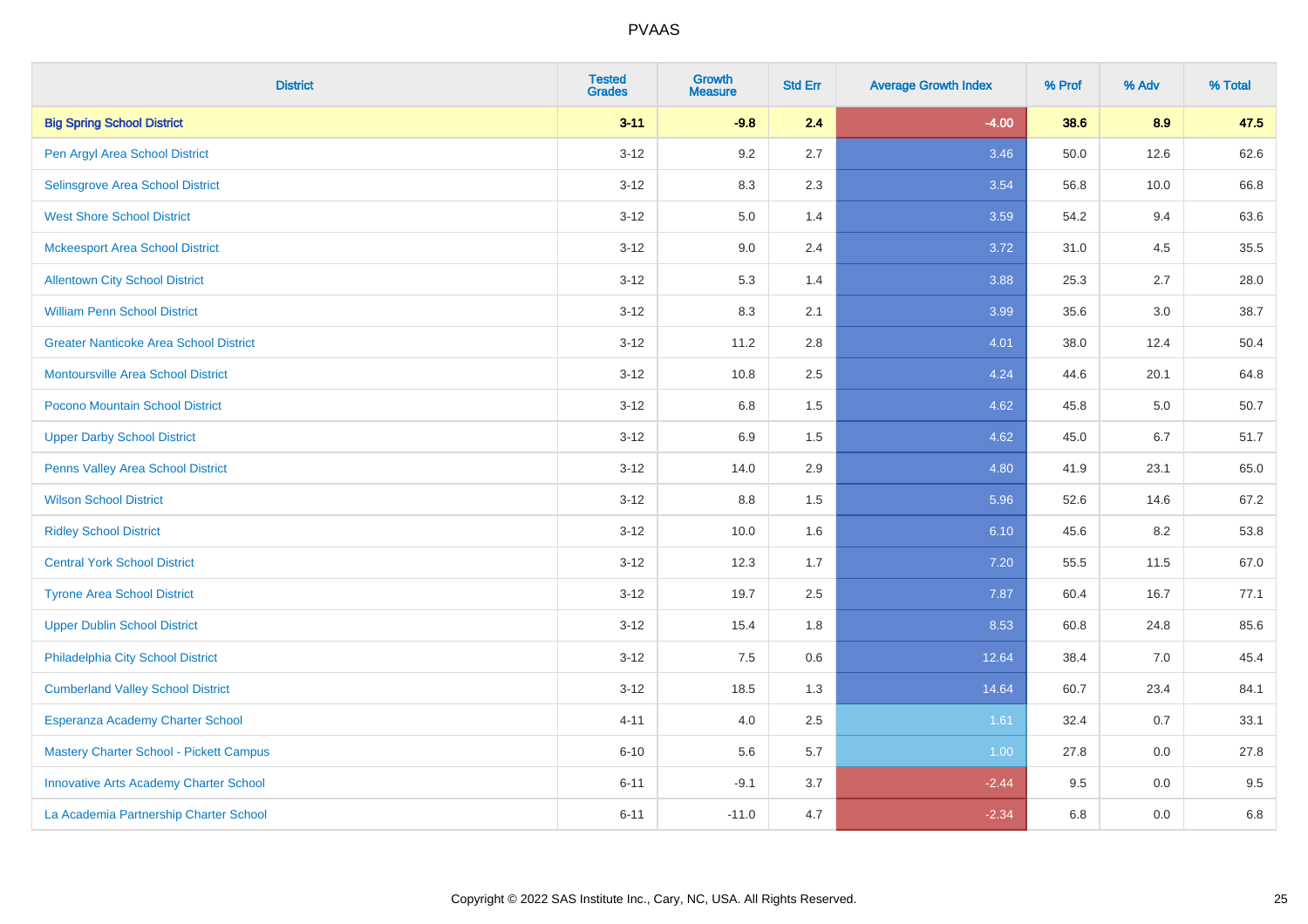| <b>District</b>                                                       | <b>Tested</b><br><b>Grades</b> | Growth<br><b>Measure</b> | <b>Std Err</b> | <b>Average Growth Index</b> | % Prof  | % Adv | % Total |
|-----------------------------------------------------------------------|--------------------------------|--------------------------|----------------|-----------------------------|---------|-------|---------|
| <b>Big Spring School District</b>                                     | $3 - 11$                       | $-9.8$                   | 2.4            | $-4.00$                     | 38.6    | 8.9   | 47.5    |
| Perseus House Charter School Of Excellence                            | $6 - 11$                       | $-5.2$                   | 3.0            | $-1.72$                     | 16.5    | 0.0   | 16.5    |
| Urban Pathways 6-12 Charter School                                    | $6 - 11$                       | 4.8                      | 6.4            | 0.75                        | 28.6    | 0.0   | 28.6    |
| Center For Student Learning Charter School At Pennsbury               | $6 - 12$                       | $-2.9$                   | 6.1            | $-0.47$                     | 42.9    | 0.0   | 42.9    |
| Dr Robert Ketterer Charter School Inc                                 | $6 - 12$                       | 10.1                     | 5.0            | 2.04                        | 14.9    | 0.4   | 15.3    |
| 21st Century Cyber Charter School                                     | $6 - 12$                       | 5.7                      | 2.3            | 2.50                        | 56.7    | 8.3   | 65.0    |
| Mastery Charter School - Gratz Campus                                 | $7 - 10$                       | $-23.9$                  | 4.5            | $-5.29$                     | 2.9     | 0.0   | 2.9     |
| Mastery Charter School - Shoemaker Campus                             | $7 - 10$                       | 4.1                      | 3.0            | 1.34                        | 20.9    | 3.3   | 24.2    |
| <b>Achievement House Charter School</b>                               | $7 - 11$                       | $-0.7$                   | 4.0            | $-0.17$                     | 32.5    | 2.6   | 35.1    |
| Mastery Charter High School-Lenfest Campus                            | $7 - 11$                       | 2.5                      | 5.7            | 0.43                        | 40.0    | 0.0   | 40.0    |
| <b>Lincoln Park Performing Arts Charter School</b>                    | $7 - 11$                       | 3.6                      | 2.5            | 1.42                        | 59.6    | 14.7  | 74.3    |
| The New Academy Charter School                                        | $8 - 11$                       | $-10.4$                  | 5.2            | $-2.00$                     | 0.0     | 0.0   | 0.0     |
| <b>West Side CTC</b>                                                  | $9 - 10$                       | $-37.4$                  | 4.3            | $-8.64$                     | $8.8\,$ | 0.0   | 8.8     |
| <b>Bucks County Technical High School</b>                             | $9 - 10$                       | $-12.0$                  | 2.5            | $-4.84$                     | 35.9    | 3.2   | 39.2    |
| <b>Columbia-Montour AVTS</b>                                          | $9 - 10$                       | $-12.5$                  | 3.0            | $-4.16$                     | 22.3    | 0.6   | 22.9    |
| Preparatory Charter School Of Mathematics, Science, Tech, And Careers | $9 - 10$                       | $-4.0$                   | 2.5            | $-1.59$                     | 15.0    | 0.0   | 15.0    |
| <b>Westinghouse Arts Academy Charter School</b>                       | $9 - 10$                       | $-0.7$                   | 3.6            | $-0.19$                     | 59.2    | 8.4   | 67.6    |
| <b>KIPP Dubois Charter School</b>                                     | $9 - 10$                       | 4.7                      | 3.3            | 1.40                        | 31.0    | 1.4   | 32.4    |
| Lehigh Valley Charter High School For The Arts                        | $9 - 10$                       | $7.3$                    | 2.6            | 2.82                        | 62.3    | 18.2  | 80.5    |
| <b>Dauphin County Technical School</b>                                | $9 - 11$                       | $-45.5$                  | 2.6            | $-17.72$                    | 14.4    | 2.5   | 16.9    |
| Jefferson County-Dubois AVTS                                          | $9 - 11$                       | $-16.2$                  | 3.9            | $-4.16$                     | 23.0    | 0.0   | 23.0    |
| <b>Universal Audenried Charter School</b>                             | $9 - 11$                       | $-5.8$                   | 2.4            | $-2.40$                     | 14.6    | 0.0   | 14.6    |
| <b>Carbon Career &amp; Technical Institute</b>                        | $9 - 11$                       | $-5.7$                   | 3.6            | $-1.59$                     | 34.5    | 1.2   | 35.7    |